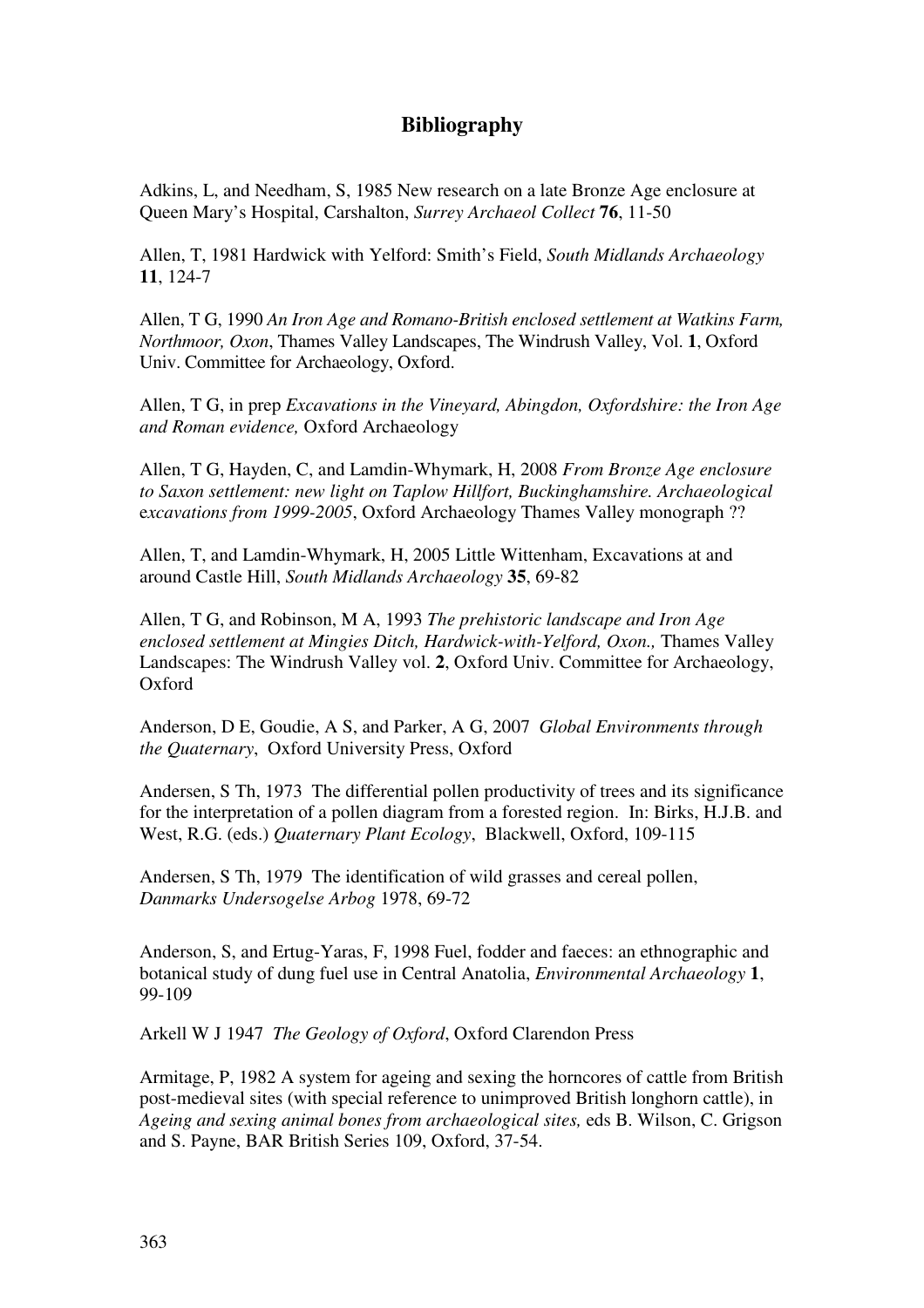Ashbee, P, & Jewell, P, 1998 The experimental earthworks re-visited, *Antiquity* **72 (277)**, 485-504

Atkinson, D, 1916 *The Romano-British site on Lowbury Hill in Berkshire*, Reading.

Atkinson, R J C, Piggott, C M, and Sandars, N K, 1951 *Excavations at Dorchester, Oxon.*, Dept of Antiquities, Ashmolean Museum, Oxford

Aufderheide, A C, and Rodriguez-Martin, C, 1998 *Cambridge encyclopaedia of palaeopathology*, Cambridge University Press

Avery, M, 1982 The Neolithic causewayed enclosure, Abingdon, in *Settlement patterns in the Oxford region: excavations at the Abingdon causewayed enclosure and other sites* (eds H J Case and A W R Whittle), CBA Research Report **44**, 10-49

Avery, M, 1993 *Hillfort defences of southern Britain*, BAR Brit Ser **231**, Oxford

Barclay, A, Gray, M and Lambrick, G, 1995 *Excavations at the Devil's Quits, Stanton Harcourt, Oxfordshire 1972-3 and 1988,* Oxford Archaeological Unit, Thames Valley Landscapes: the Windrush Valley Volume **3**

Bagnall-Smith, J, 1998 More votive finds from Woodeaton, Oxfordshire, *Oxoniensia* **63**, 147-185

Baker, H, 1937 Alluvial meadows: a comparative study of grazed and mown meadows, *Journal of Ecology* **25**, 408-20

Baker, J, and Brothwell, D, 1980 *Animal diseases in archaeology*, London

Baker, J, 1984 The study of animal diseases with regard to agricultural practices and man's attitude to his animals, in *Animals and Archaeology 4. Husbandry in Europe*. (eds J Clutton-Brock and C Grigson), BAR Brit Ser **227**, 253-7

Baker, S, 1999 *Cropmarks as a record of change; application of Geographical Information Systems to the interpretation of prehistoric and Romano-British landscapes at the Wittenhams*, *Oxfordshire*, unpublished Dissertation for the Diploma in Applied Archaeology, University of Oxford

Baker, S, 2002 Prehistoric and Romano-British landscapes at Little Wittenham and Long Wittenham, Oxfordshire, *Oxoniensia* **67**, 1-28

Baldock, J A, and Skemstad, J O, 1999 Soil Organic Carbon, in *Soil analysis an Interpretation Manual* (eds K J Peverill, L A Sparrow and D J Reuter), Australia, 159-170

Bamford, H M, 1985 *Briar Hill excavation 1974-1978*, Northampton Development Control Archaeol Mono **3**, Northampton

Barclay, A, 1999 'The fired clay' in J Muir & M R Roberts, 42-4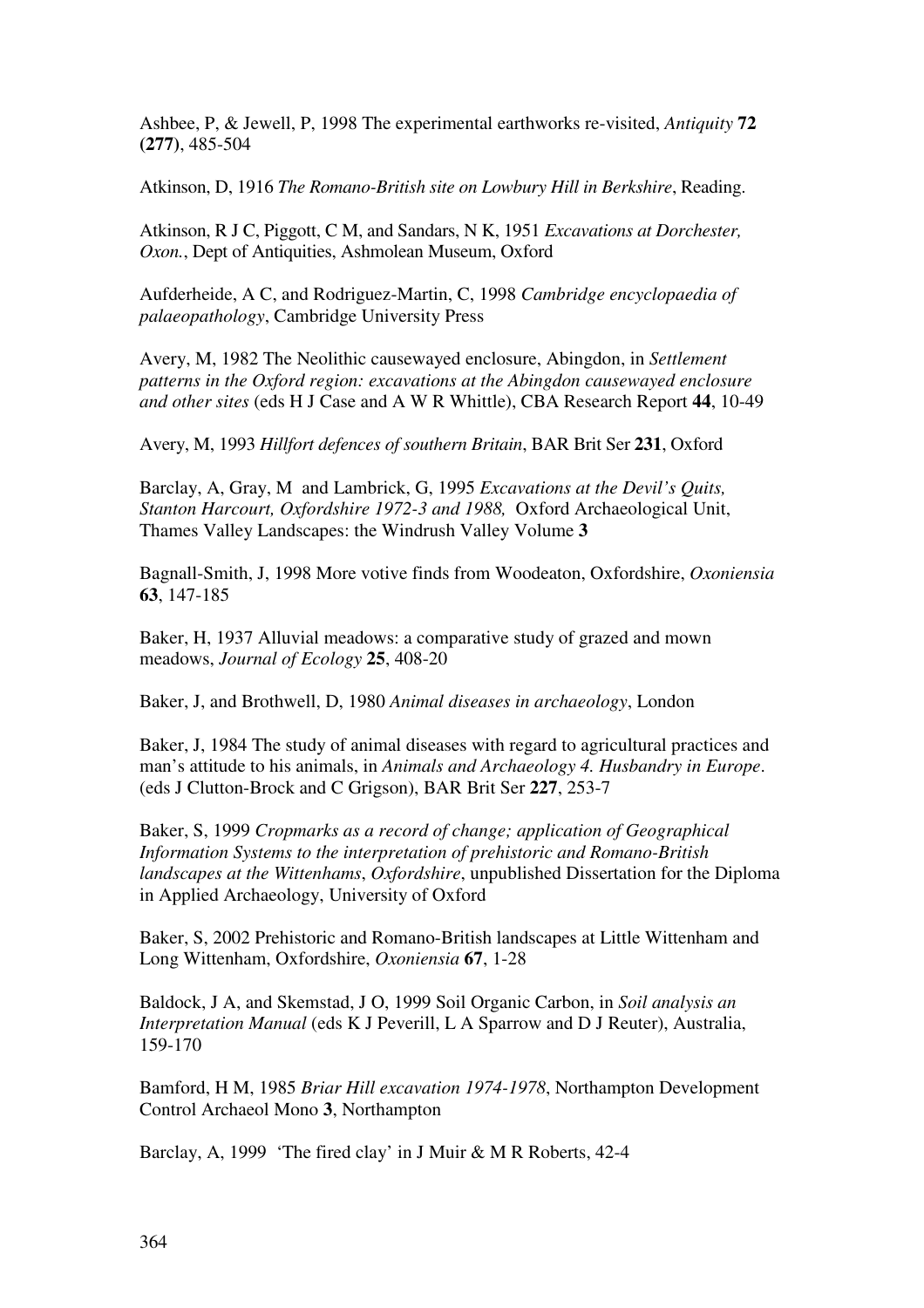Barclay, A, & Wait, G, 2004 'Fired clay' in G Lambrick & T Allen, 376-386

Barclay, A, 2001 The prehistoric pottery, in A prehistoric enclosure at Eynsham Abbey, Oxfordshire (A Barclay, A Boyle and G D Keevill), *Oxoniensia* **66**, 105-62

Barclay, A, Glass, H, and Hey, G, 1995 Fired clay, in G Hey, Iron Age and Roman settlement at Old Shifford Farm, Standlake, *Oxoniensia* **60**, 136-8

Barclay, A, Lambrick, G, Moore, J, and Robinson, M, 2003 *Lines in the Landscape. Cursus monuments in the Upper Thames Valley: excavations at the Drayton and Lechlade cursuses,* Oxford Archaeol Thames Valley Landscapes Monograph **15,**  Oxford

Barclay, A and Lambrick, G, in prep. Report on excavations at Mount Farm, Berinsfield, Oxford Archaeology

Barclay, A, and Wait, G, 2005 Fired clay, in G Lambrick and T Allen, *Gravelly Guy, Stanton Harcourt: the development of a prehistoric and Romano-British community*, Oxford Archaeol Thames Valley Landscapes Monograph No. **21**, Oxford, 384-6

Barrett J C, Freeman P W M & Woodward A, 2000 *Cadbury Castle, Somerset: The later prehistoric and early historic archaeology*, English Heritage Arch Report 20

Bartlett, A, 2005 College Farm, Long Wittenham, Oxfordshire. Report on Archaeogeophysical Survey of proposed site of Neptune Wood, unpublished client report prepared for Oxford Archaeology and the Northmoor Trust by Bartlett-Clark Consultancy

Bartosiewicz, L, Demeure, R, Mottet, I, van Neer, W, and Lentacker, A, 1997 Magnetic resonance imaging in the study of spavin in recent and sub-fossil cattle, *Anthropozoologica* **25-26**, 57-60

Bass, W M, 1995 *Human osteology: a laboratory and field manual*, Missouri Archaeological Society Special Publication **2**, USA

Bayley, J, 1985 What's what in ancient technology: an introduction to hightemperature processes, in *The Archaeologist and the Laboratory* (ed. P Phillips), CBA Research Report **58**, 41-4

Bayley, J, and Butcher, S, 2004 *Roman Brooches in Britain: a technological and typological study based on the Richborough collection*, Reports of the Research Committee of the Society of Antiquaries of London **68**

Bell, M, 1996 Understanding How Earthworks change, *British Archaeology* **17**, pp

Bell, M, Fowler, M J and Hillson, S W, 1996 *The Experimental Earthwork Project, 1960-1992,* CBA Research Report **100**, York

Bell, M, and Walker, M J C, 2005 *Late Quaternary Environmental Change: Physical and Human Perspectives*, Pearson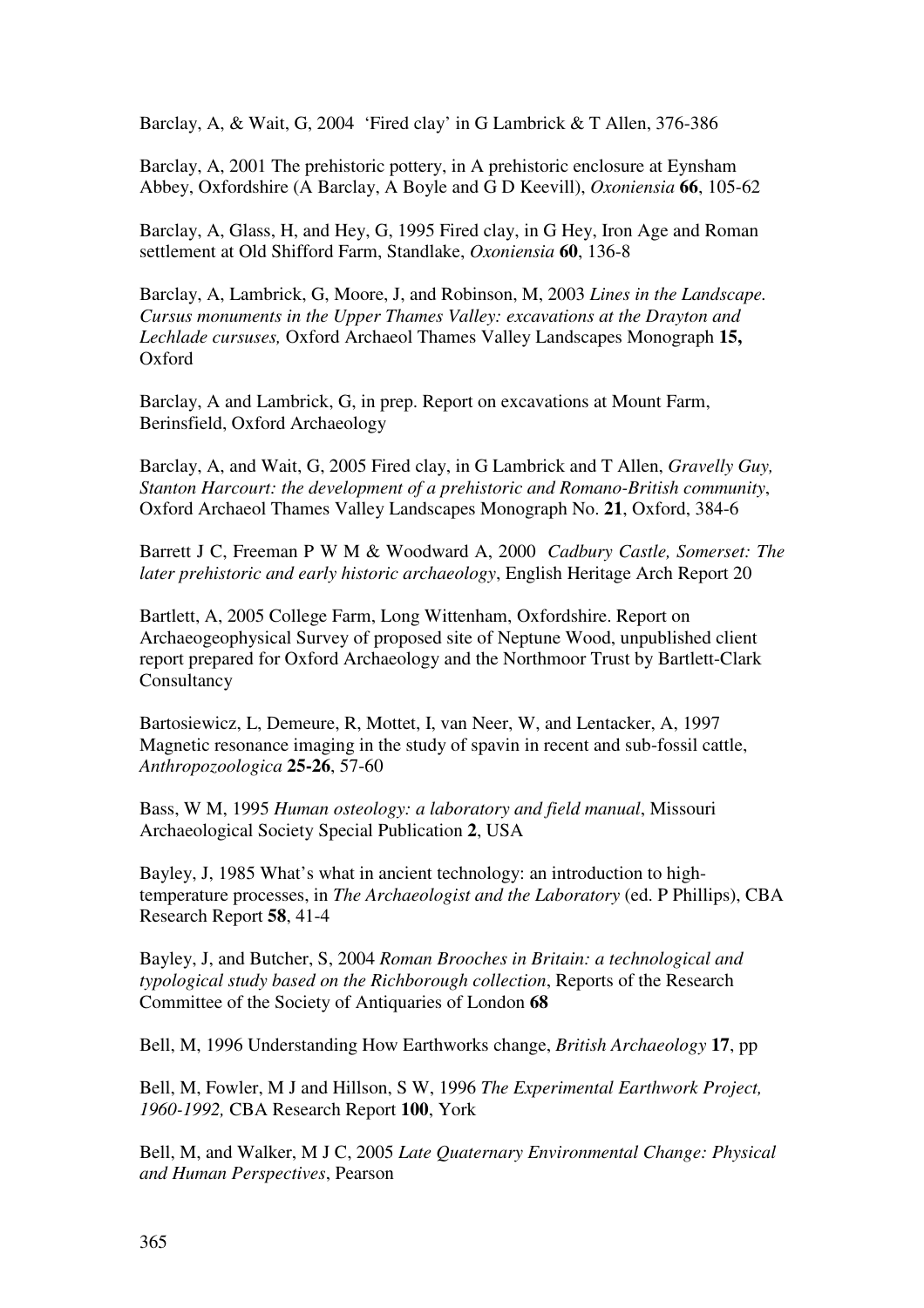Bellamy P S 2000 'Stone spindle whorls' in Barrett *et al.*, 181

Bengtsson, L, and Enell, M, 1986 Chemical analysis, in *Handbook of Holocene Palaeoecology and Palaeohydrology* (ed. B E Berglund), 423-48, Wiley & Sons, Chichester

Benson, D, and Miles, D, 1974 *The Upper Thames Valley: an archaeological survey of the river gravels*, Oxfordshire Archaeological Unit Surveys **2**, Truepress, Oxford

Biddulph, E, 2005 Fired clay, in Prehistoric and Roman activity and a Civil War ditch: excavations at the Chemistry Research Laboratory, 2-4 South Parks Road, Oxford (P Bradley, B Charles, A Hardy, and D Poore), *Oxoniensia* **70**, 141-202 (167- 169)

Blake, H, and Davey, P, 1983 *Guidelines for the Processing and Publication of Medieval Pottery from Excavations*, DoE Occasional Paper **5** 

Blinkhorn, P W, 2001 Anglo-Saxon pottery, in Excavations at Oxford Science Park, Littlemore, Oxford (J Moore), *Oxoniensia* **66**, 163-219

Blinkhorn, P, 2003 The Pottery, in Hardy, A, Dodd, A, and Keevill, G D, Aelfric's Abbey. *Excavations at Eynsham Abbey, Oxfordshire, 1989-1992*, OA Thames Valley Landscapes Mono **16**, 159-188

Blinkhorn, P, 2004 early and middle Saxon pottery, in Hey, G, Yarnton: Saxon and Medieval Settlement and Landscape, OA Thames Valley Landscapes Mono **20**, 267- 73

Boessneck, J, 1969 Osteological differences between sheep (*Ovis aries* Linné) and goat (*Capra hircus* Linné), in *Science and archaeology* (eds D Brothwell and E Higgs), 331-58, London

Boessneck, J., Müller, H-H, and Teichert, M, 1964 Osteologische Unterscheidungsmerkmale zwischen Schaf (Ovis aries Linné) und Ziege (Capra hircus Linné), *Kühn-Archiv*, Bd 78.

Bond, D, 1988 *Excavation at the North Ring, Mucking, Essex: a Late Bronze Age enclosure,* East Anglian Archaeol Rep **43**

Booth, P, 2000 Roman pottery, in A Roman settlement at Mansfield College, Oxford (P Booth and C Hayden), *Oxoniensia* **65**, 307-17

Booth, P, 2001 Fired clay, in *Excavations in the extramural settlement of Roman Alchester, Oxfordshire, 1991* (P Booth, J Evans and J Hiller), Oxford Archaeology Mono **1**, 260-1, Oxford

Booth, P, 2004a Quantifying status: some pottery data from the Upper Thames Valley, *J Roman Pottery Stud* **11**, 39-52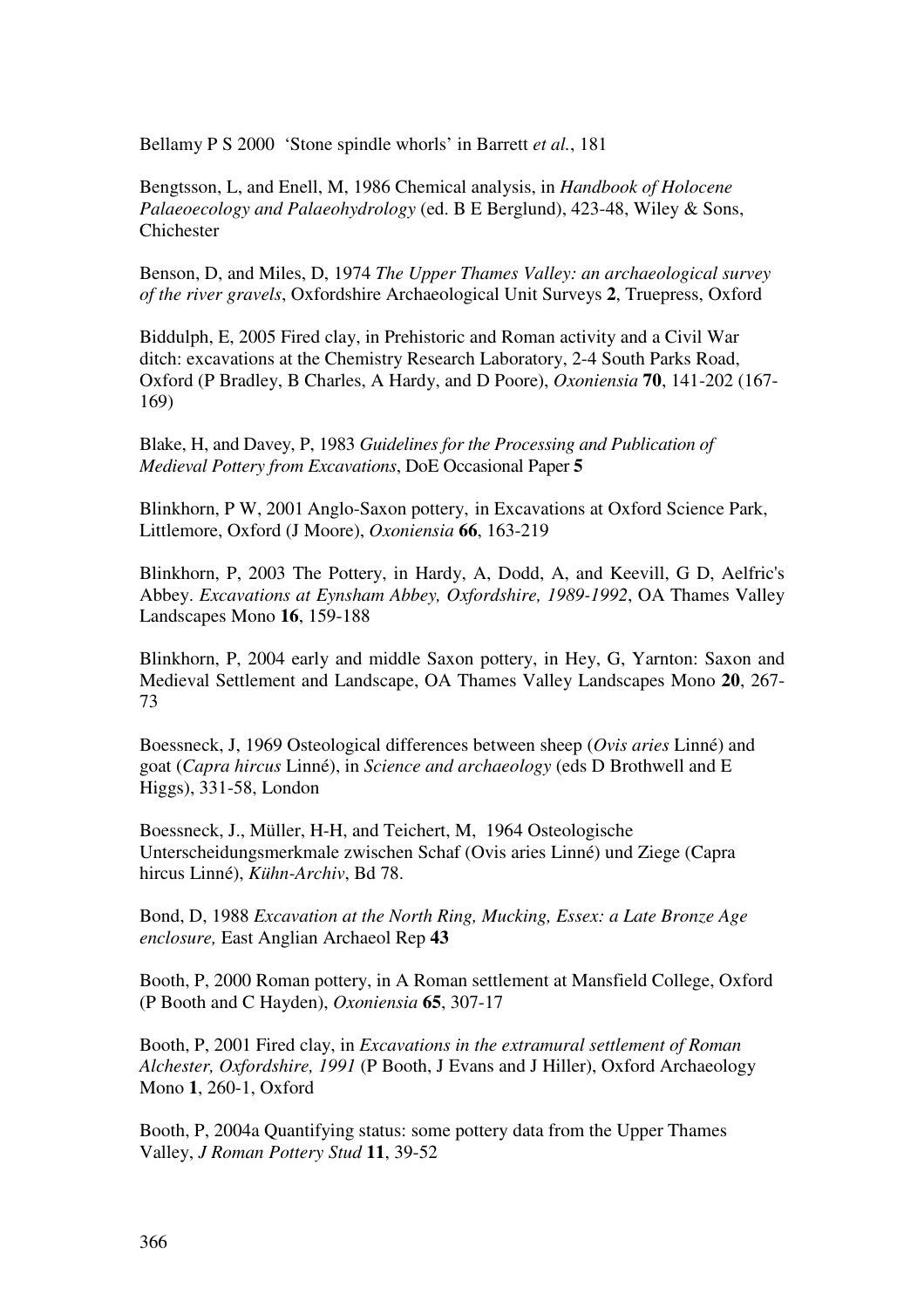Booth, P, 2004b Fired clay, in An Iron Age and early Romano-British site at Hatford Quarry, Sandy Lane, Hatford (P Booth and A Simmonds), *Oxoniensia* **69**, 344-5

Booth, P, 2007 The Roman ceramic assemblages in their regional context, in *Iron Age and Roman settlement in the Upper Thames Valley: Excavations at Claydon Pike and other sites within the Cotswold Water Park* (D Miles, S Palmer, A Smith and G Jones), Thames Valley Landscapes Monograph **26**, Oxford Archaeology, 319-335 (http://www.oxfordarch.co.uk/cotswoldweb/index.htm)

Booth, P, Boyle, A, and Keevill, G D, 1994 A Romano-British kiln site at Lower Farm, Nuneham Courtenay, and other sites on the Didcot to Oxford and Wootton to Abingdon water mains, Oxfordshire, *Oxoniensia* **58** (for 1993), 87-217

Booth, P, and Edgeley-Long, G, 2003 Prehistoric settlement and Roman pottery production at Blackbird Leys, Oxford, *Oxoniensia* **68**, 201-62

Booth, P, Evans, J, and Hiller, J, 2001 *Excavations in the extramural settlement of Roman Alchester, Oxfordshire, 1991*, Oxford Archaeology Mono **1**, Oxford.

Booth, P, Dodd, A, Robinson, M, and Smith, A, 2007 *The Thames through Time. The archaeology of the gravel terraces of the Upper and Middle Thames: the early historical period:AD1-1000,* Oxford Archaeology Thames Valley Landscapes monograph **27**

Booth, P, and Simmonds, A, forthcoming *Appleford's earliest farmers: archaeological work at Appleford Sidings, Oxfordshire, 1993-2000*, Oxford Archaeology

Boston, C V, (unpublished) The human remains*, A road through time: excavations along the A1M road scheme, West Yorkshire*, Oxford Archaeology unpublished site report

Bradford, J S P, 1942 An early Iron Age site at Allen's Pit, Dorchester, *Oxoniensia* **7**, 36-60

Bradford, J S P, and Goodchild, R G, 1939 Excavations at Frilford, Berks., 1937-8, *Oxoniensia* **4**, 1-70

Bradley, P, 1999 Worked flint in A Barclay and C Halpin *Excavations at Barrow Hills, Radley, Oxfordshire. Volume 1 The Neolithic and Bronze Age monument complex*, Thames Valley Landscapes Volume **11**, Oxford, 211-277

Bradley, P, Roe, F, and Wait, G, 2005 Stone, in *Gravelly Guy, Stanton Harcourt: the development of a prehistoric and Romano-British community* (G Lambrick and T G Allen), Thames Valley Landscapes Monograph, Oxford, pp

Bradley, R, 1986 The Bronze Age in the Oxford area - its local and regional significance, in *The archaeology of the Oxford region* (eds G Briggs, J Cook and T Rowley), 38-48, Oxford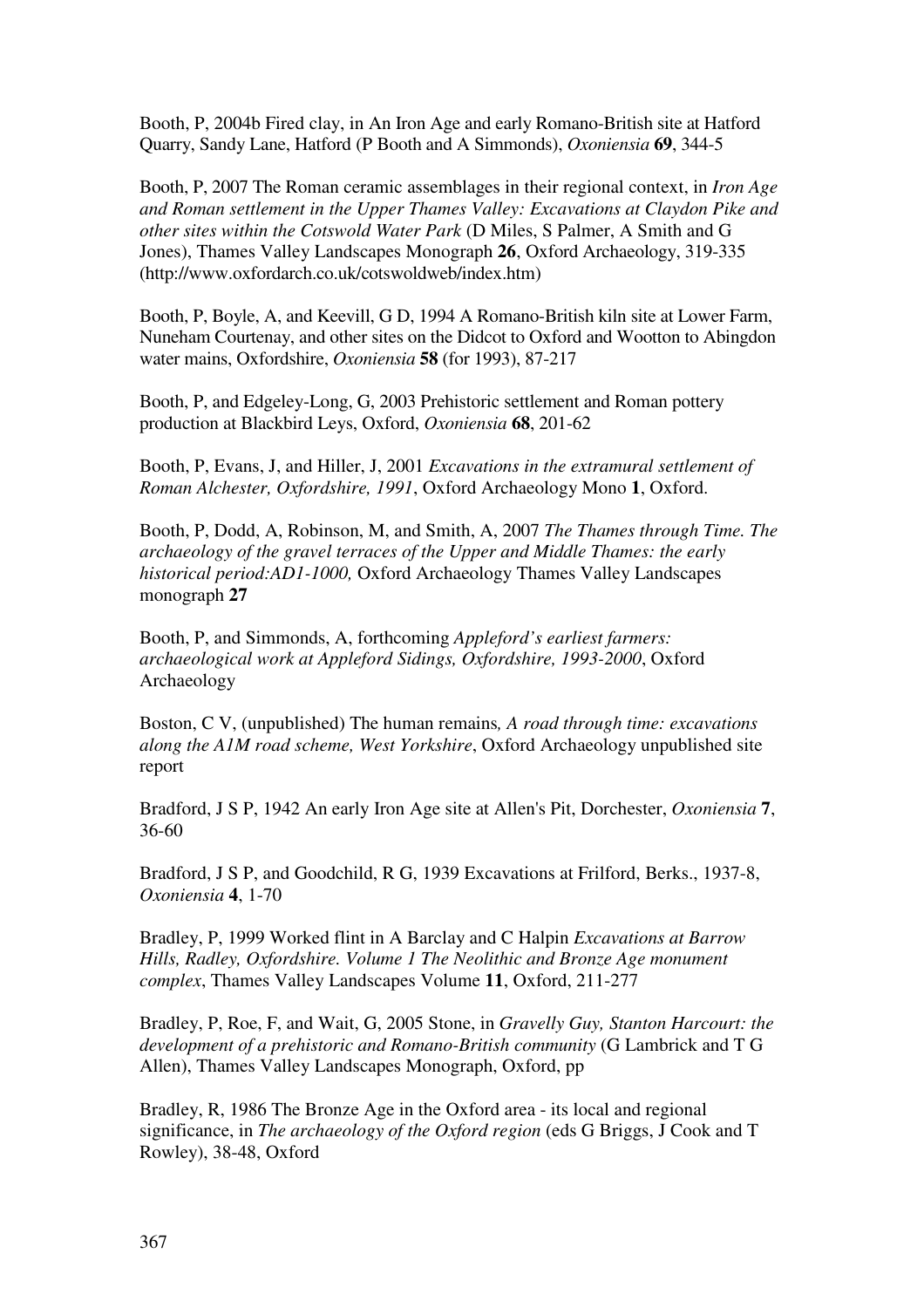Bradley, R, and Ellison, A, 1975 *Rams Hill: a Bronze Age defended enclosure and its landscape*, BAR Brit Ser **19**, Oxford

Bradley, R, Lobb, S, Richards, J, and Robinson, M, 1980 Two late Bronze Age Settlements on the Kennet Gravels: excavations at Aldermaston Wharf and Knight's Farm, Burghfield, Berkshire, *Proc Prehist Soc* **46**, 217-95

Brailsford, J W, 1949 Excavations at Little Woodbury, Wiltshire Part 4, supplementary excavation 1947 and part 5 the small finds, *Proc Prehist Soc* **15**, 156- 68

Briard, J, 1979 *The Bronze Age in Barbarian Europe: from Megaliths to the Celts*, Routledge and Kegan Paul, London

Briard J 1993 'Relations between Brittany and Great Britain during the Bronze Age', in C Scarre & F Healy (eds), *Trade and Exchange in Prehistoric Europe, Proceedings of a Conference held at the University of Bristol, April 1992,* Oxbow Books, Oxford, 183-9

Brickley, M, and McKinley, J I, 2004 *Guidelines to the standards for recording human remains*, IFA Paper **7**

Brooks, I P, 1992 *Interim report on fieldwalking for the Chalgrove to Didcot pipeline*, unpublished client report for British Gas

Brooks, S and Suchey, J M, 1990 Skeletal age determination based on the os pubis: a comparison of the Acsadi-Nemeskeri and Suchey-Brooks methods, *Human Evolution* **5**, 227-38

Brothwell, D, 1981 *Digging up bones*, 3rd edition, New York

Brown, A G, 1987 Long term sediment storage in the Severn and Wye catchments, in Gregory, K J, Lewin, J, and Thornes, J B (eds) *Palaeoecology in Practice,* John Wiley, Chichester, 307-332

Brown, A, 1994 A Romano-British shell-gritted pottery and tile manufacturing site at Harrold, Beds, *Bedfordshire Archaeol* **21**, 19-107

Brown, G, Field, D and McOmish, D, 1994 East Chisenbury Midden Complex, in *The Iron Age in Wessex: Recent Work* (eds A P Fitzpatrick and E L Morris), AFEAF-Wessex, 46-9

Brown, K, 2003 Roman pottery, in Miles *et al*. 2003, 175-8

Brown, L, 2005 The later prehistoric pottery, in Lock *et al*. 2005, 115-6

Bryan, E, Brown, K, and Barclay, A, 2004 The prehistoric pottery, in Excavations of an Iron Age site at Coxwell Road, Faringdon (J Cook, E Guttman and A Mudd), *Oxoniensia* **69**, 224-37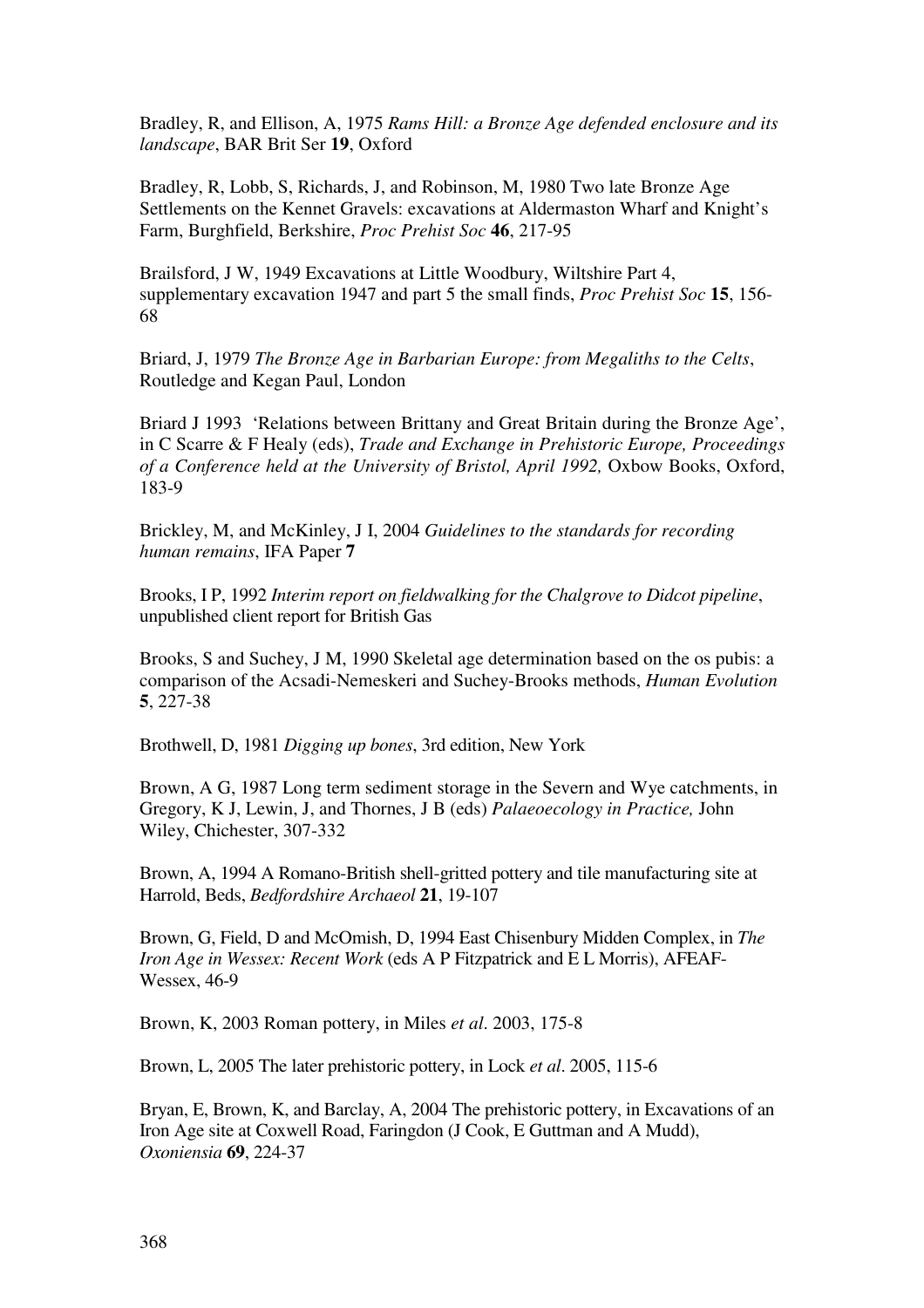Buikstra, J E, and Ubelaker, D H, 1994 *Standards for data collection from human skeletal remains*, Arkansas

Bulleid, A, and Gray, H St G, 1911 *The Glastonbury Lake Village I*

Bulleid, A, and Gray, H St G, 1948 *Meare Lake Village excavations 1910-33*, privately published

Burgess, C, 1968 The later Bronze Age in the British Isles and north-western France. *Archaeol J* **125**, 1-45

Butler, A, 1996 Trifolieae and related seeds from archaeological contexts: problems in identification, *Vegetation History and Archaeobotany* **5**, 157-67

Canti, M, 1997 An investigation of microscopic calcareous spherulites from herbivore dungs, *Journal of Archaeological Science* **24(3)**, 219-232

Canti, M, 1991 The production and preservation of faecal spherulites: animals, environment and taphonomy, *Journal of Archaeological Science* **26**, 251-258

Cappers, R T J, Bekker, R M and Jans, J E A, 2006 *Digital Seed Atlas of the Netherlands*, Barkhuis Publishing and Groningen University Library, Groningen

Carr, G, and Knüsel, C, 1997 The ritual framework of excarnation by exposure as the mortuary practice of the early and middle Iron Ages of central southern Britain, in *Reconstructing Iron Age societies* (eds A Gwilt and C Haselgrove), 167-73, Oxbow Monograph **71,** Oxford

Carruthers, W, 1990 The carbonised and mineralised plant remains, in *The Archaeology of the Cleeve-Didcot Pipeline, South Oxfordshire, 1989* (ed. S. Ford), *Oxoniensia* **55**, 19–25

Carter, S, 1998 Use of peat and other organic sediments as fuel in Northern Scotland: identifications derived from soil thin sections, in *Life on the edge: human settlement and marginality* (eds C M Mills and G Coles), Oxbow Books, Oxford, 99-103

Case, H J, Bayne, N, Steele , S, Avery, G, and Sutermeister, H, 1964/5 Excavations at City Farm, Hanborough, Oxon., *Oxoniensia* **24/25**, 1-98

Case, H J, and Whittle, A W R, 1982 *Settlement patterns in the Oxford region: excavations at the Abingdon causewayed enclosure and other sites,* Counc. Brit. Archaeol. Res. Rep. **44**, London

Chamberlain, A, 1994 *Human remains*, London

Chambers, R A, 1977 A crouched pit burial at Cassington Mill, Oxon, 1976, *Oxoniensia* **42**, 256-7

Chambers, R A, 1986 An inhumation cemetery at Castle Hill, Little Wittenham, Oxon, 1984-5, *Oxoniensia* **51**, 45-8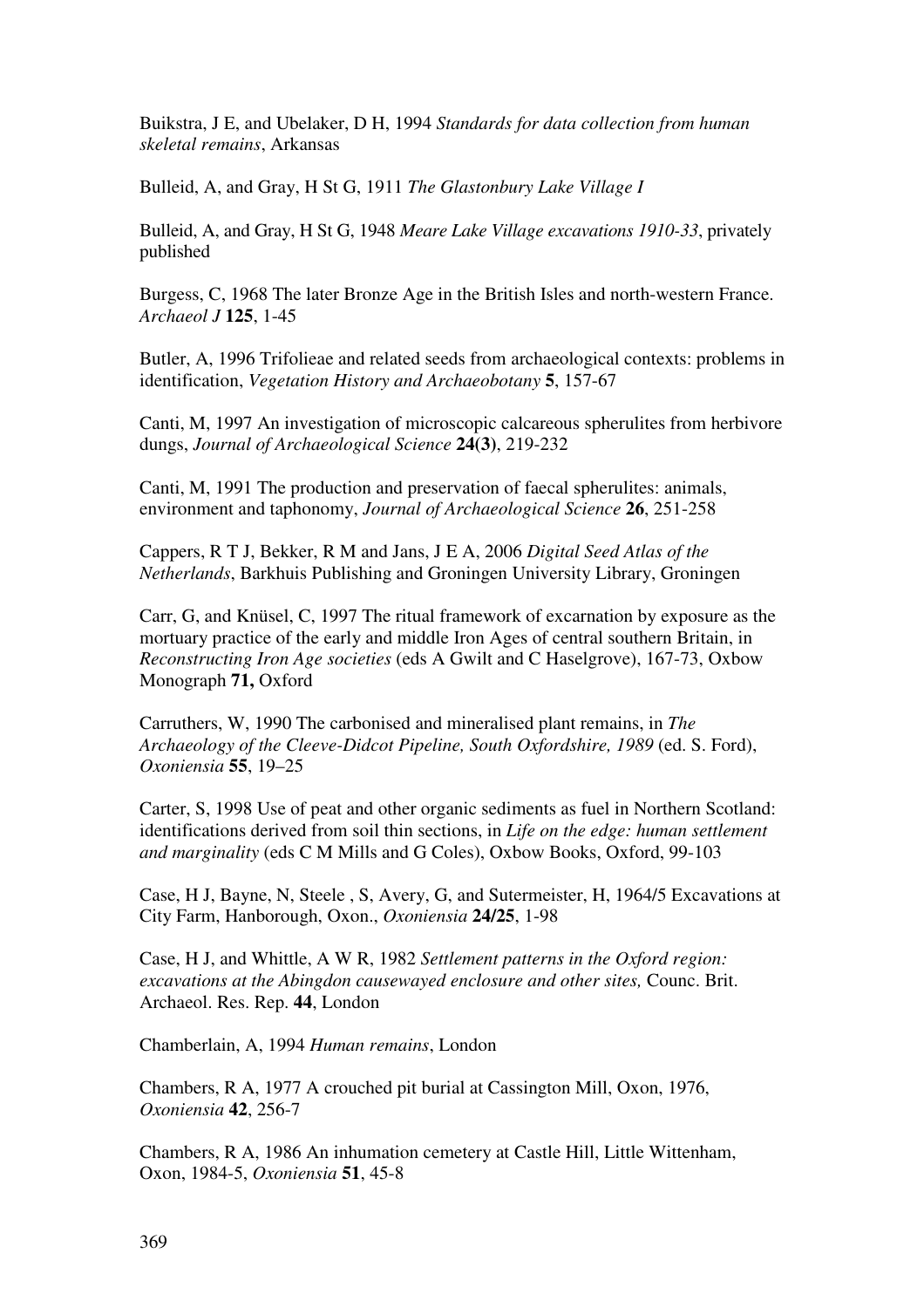Charles, M, 1988 Fodder from dung: the recognition and interpretation of dungderived plant material from archaeological sites, *Environmental Archaeology* **1**, 111- 122

Clapham, A R, Tutin T G, and Moore, D M, 1987 *Flora of the British Isles*, 3rd ed, Cambridge University Press, Cambridge

Clark, A J, 1949 The fourth-century Romano-British pottery kilns at Overwey, Tilford, *Surrey Archaeol Coll* **51**, 29-56

Clark, K M, 1995 The later prehistoric and protohistoric dog: the emergence of canine diversity. *Archaeozoologica* **7**, 9-32

Clarke, K, 1996 Neolithic dogs: a reappraisal based on evidence from the remains of a large canid deposited in a ritual feature, *Int J Osteroarchaeol* **6**, 211-19

Cohen, A, and Serjeantson, D, 1996 *A manual for the identification of bird bones from archaeological sites* (revised edition), London: Archetype Publications Ltd

Coles, J M, 1987 Meare Village East. The Excavations of A. Bullied and H. St. George Gray 1932-1956, *Somerset Levels Papers* **13** 

Collins, A E P, 1947 Excavations on Blewburton Hill 1947, *Berkshire Archaeol J* **50**, 4-29

Collins, A E P, 1953 Excavations on Blewburton Hill 1948 and 1949, *Berkshire Archaeol J* **53**, 21-64

Collins A E P, and Collins, F J, 1959 Excavations on Blewburton Hill 1953, *Berkshire Archaeol J* **57**, 147-57

Cook, J, and Rowley, T, 1985 *Dorchester through the ages*, Abbey Press, Abingdon

Cook, J, Guttmann, E B A, and Mudd, A, 2004 Excavations of an Iron Age site at Coxwell Road, Faringdon, *Oxoniensia* **69**, 181-285

Coombs, D, 1998 "Hello Sailor" - some reflections on the Atlantic Bronze Age. In S. Oliveira-Jorge (ed.) *Existe uma Idade do Bronze Atlântico*? Trabalhos de Arqueologia **10**, 150-6, Lisbon

Corser, C E, 1981 *Sand and gravel resources of the country around Dorchester and Watlington, Oxfordshire*, British Geological Survey Mineral Assessment Report **81** 

Cotton, A, 1962 Berkshire hill-forts, *Berkshire Archaeol J* **60**, 30-52

Courty, M A, Goldberg, P, and Macphail, R, 1989 *Soils and micromorphology in Archaeology,* Cambridge University Press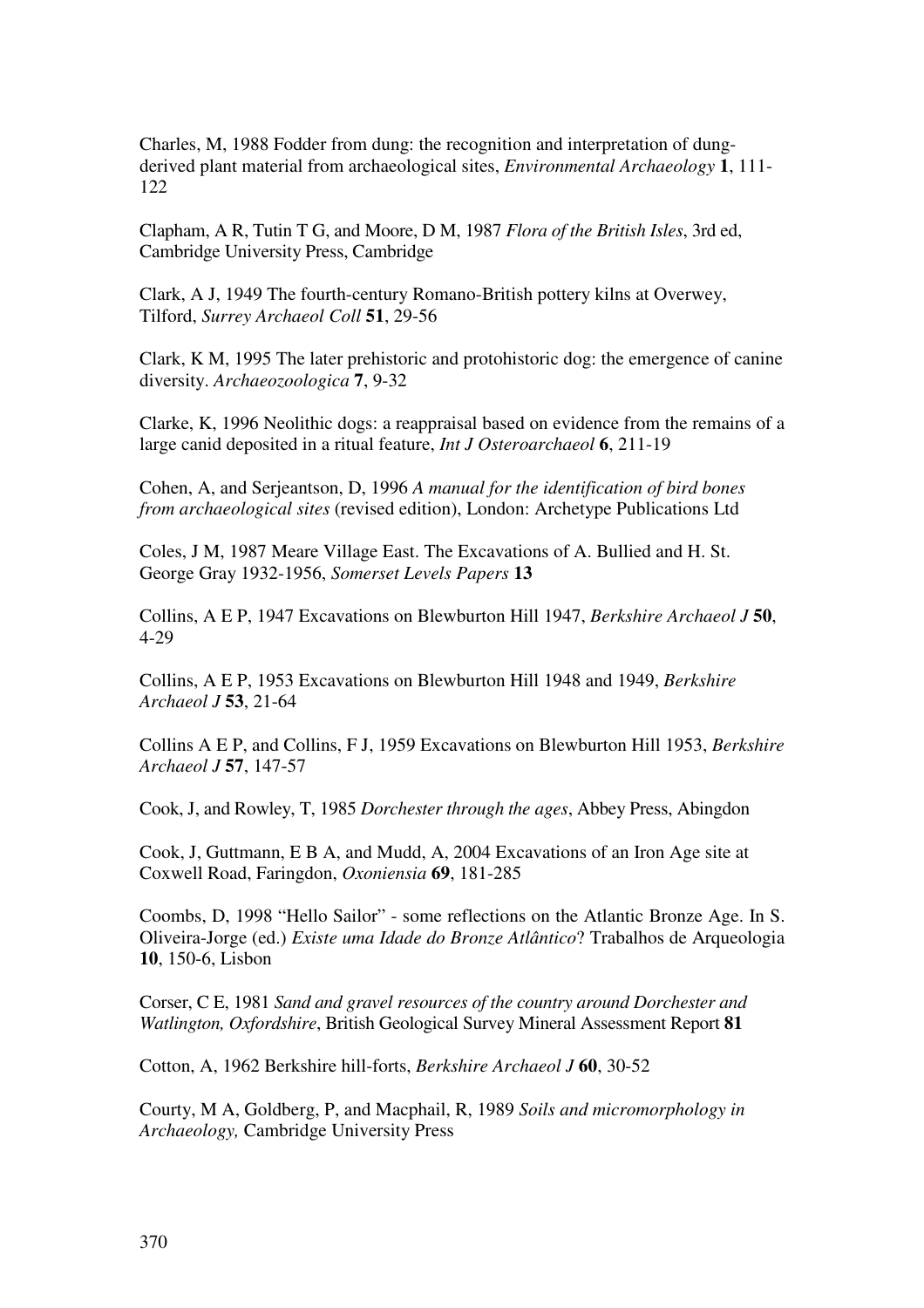Cowgill, J, de Neergaard, M, and Griffiths, N, 1987 *Medieval finds from London: 1. Knives and scabbards*, HMSO, London

Crummy, N, 1983 *The Roman small finds from excavations in Colchester 1971-9*, Colchester Archaeological Report **2**, Colchester

Cummings, L S, 1992 Illustrated phytoliths from assorted food plants, in *Phytolith systematics: emerging issues* (eds G Rapp, and S C Mulholland), Plenum Press, New York, 175-92

Cunliffe, B, 1984 *Danebury: an Iron Age Hillfort in Hampshire. Volume 2: the excavations 1969-78: the finds*, CBA Res Rep **52** 

Cunliffe, B, 1995 *Danebury: an Iron Age hillfort in Hampshire. Volume 6: a hillfort community in perspective*, CBA Res Rep **102** 

Cunliffe, B, and Poole, C, 1991 *Danebury: an Iron Age hillfort in Hampshire. Volume 5: the excavations 1979-1988: the finds*, London

Cwynar, L C, Burden, E, and McAndrews, J H, 1979 An inexpensive sieving method for concentrating pollen and spores from fine-grained sediments, *Canadian Journal of Earth Sciences* **16**, 1115-1120

Darling, M J, (ed.) 1994 *Guidelines for the Archiving of Roman Pottery*, Study Group for Roman Pottery Guideline Advisory Document **1** 

Davies, J, 2005 Oral pathology, nutritional deficiencies and mineral depletion in domesticates - a literature review, in *Diet and health in past animal populations: current research and future directions* (eds J Davies, M Fabiš, I Mainland, M Richards and R Thomas), 80-8, Oxford

Day, S P, 1991 Post-glacial vegetational history of the Oxford region, *New Phytologist* **119**, 445-70

De Cupere, B, Lentacker, A, Van Neer, W, Waelkens, M, and Verslype, L, 2000 Iosteological evidence for the draught exploitation of cattle: first applications of a new methodology, *Int J Osteroarchaeol* **10**, 254-67

DeRoche, C D, 1978 The Iron Age pottery, in Parrington 1978, 40-74

Dewey, H, and Bromehead, C E N, 1915 *The Geology of the country around Windsor and Chertsey*, Mem Geol Survey, HMSO

Dimbleby, G, 1966 *Charcoals*, in Excavations at City Farm, Hanborough, Oxfordshire (eds H Case, N Bayne, S Steele, G Avery and H Sutermeister), *Oxoniensia* **29-30**, 94

Dimbleby, G W, 1985 *The palynology of archaeological sites*, London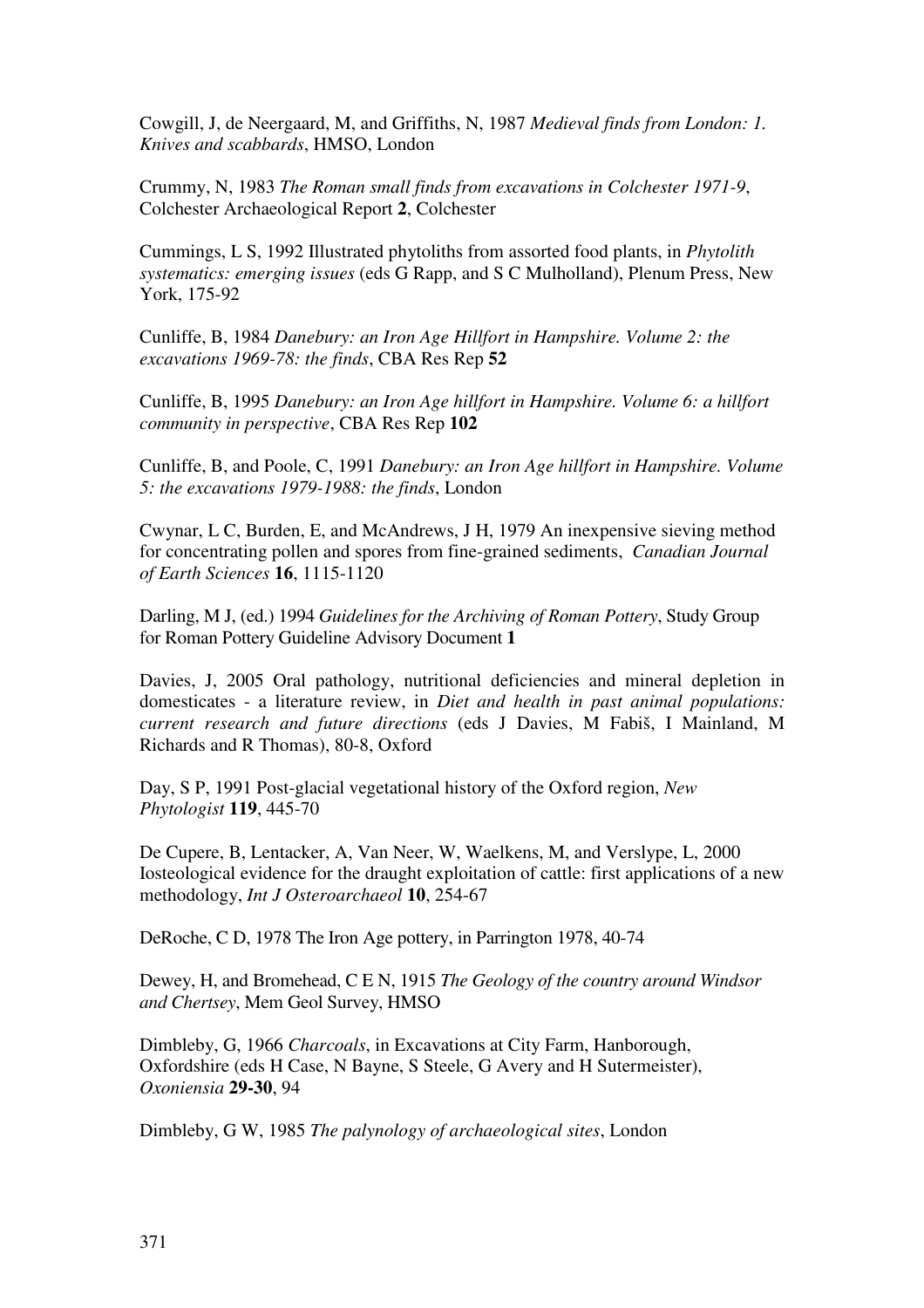von den Driesch, A, 1976 *A guide to the measurement of animal bones from archaeological sites*, Cambridge (Massachusetts)

Duncan, D, Lambrick, G, and Barclay, A, 2004 Final Bronze Age to middle Iron Age pottery, in *Gravelly Guy: Excavations at Stanton Harcourt* (G Lambrick and T Allen), Thames Valley Landscape Monograph **21**, Oxford

Dunning, G C, 1934 The swan's-neck and ring-headed pins in the early Iron Age in Britain, *Archaeol J* **91**, 269-95

Dunning, G C, 1976 Salmondsbury, Bourton-on-the-Water, Gloucestershire, in DW Harding (ed.) *Hillforts. Later Prehistoric Earthworks in Britain and Ireland*, London, 76-118

Edmonds E A & Williams B J 1985 *Geology of the country around Taunton and the Quantock Hills,* Geological Memoir for sheet 295, H.M.S.O., London

Edwards, E, forthcoming Prehistoric pottery, in Allen and Hayden forthcoming

Edwards, K J and Whittington, G, 1997 12000 years of environmental change in the Lomond Hills, Fife, Scotland, *Vegetation History and Archaeobotany* **6**, 133-152

Egan, G, 1998 *Medieval finds from London, 6. The medieval household. Daily living c. 1150-c. 1450*, HMSO, London

Ellis, C, and Powell, A B with Hawkes, J, 2008 *An Iron Age settlement outside Battlesbury Hillfort, Warminster, and sites along the Southern Range Road*, Wessex Archaeology report 22, Wessex Archaeology and Defence Estates.

English Heritage, 1991 *Management of Archaeological Projects*, London

English Heritage, 1997 *Draft research agenda*, London

English Heritage, 1998 *Exploring our past: implementation plan*, London

Evans, J G, 1972 *Land snails in archaeology*, London

Exaltus, R P, and Miedema, R, 1994 A Micromorphological Study of Four Neolithic Sites in the Dutch Coastal Provinces, *Journal of Archaeological Science* **21 (3)**, 289- 301

Fitzpatrick, E A, 1993 *Soil Microscopy and Micromorphology*, John Wiley & Sons, Sussex

Fitzpatrick, A P, 1997 Everyday life in Iron Age Wessex, in Gwilt, A, and Haselgrove, C (eds), *Reconstructing Iron Age societies. New approaches to the British Iron Age,* Oxbow Monograph **71**, 73-86

Ferembach, D, Scwidetzky, I, and Stoukal, M, 1980 Recommendations for age and sex diagnosis of skeletons, *J Human Evolution* **9**, 517-49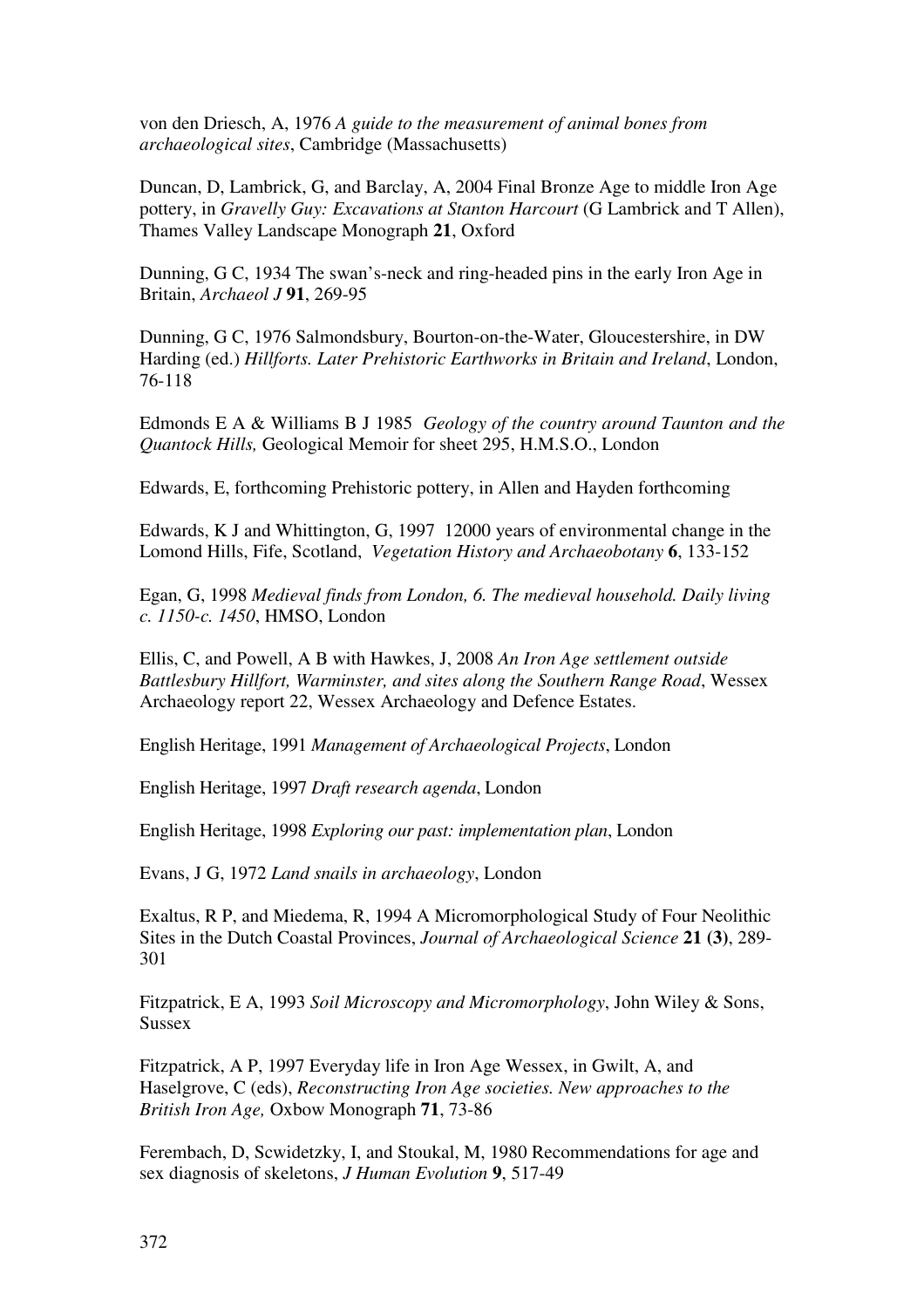Fock, J. 1966 ……..zur Widenist hohen berechnung aus Laupenmassen vor - und en fruhgeschichticher Tierknocken. Saugestkundliche Mitteilunpen **22**: 325-34

Fock, J, 1966 *Metrische Untersuchungen an Metapodien einiger europäischer Rinderrassen,* unpublished dissertation, University of Munich

Ford, S, Bradley, R, Hawkes, J and Fisher, P, 1984 Flint working in the metal age, *Oxford J Archaeol* **3**, 157-73

Fowler, E, 1960 The origins and development of the penannular brooch in Europe, *Proc Prehist Soc* **26**, 149-77

Fowler, P J, 1960 Excavations at Madmarston Camp, Swalcliffe, 1957-8, *Oxoniensia*  **25**, 3-48

Frere, S S, 1962 Excavations at Dorchester on Thames, 1962, *Archaeol J* **119**, 114-49

Frere, S S, 1984 Excavations at Dorchester on Thames, 1963, *Archaeol J* **141**, 91-174

Gale, R, 1988 Gravelly Guy, Oxford, 1984-6: the identification of charcoal from Beaker, Iron Age and Roman sites, *Ancient Monuments Laboratory Report, New Series* **196/88**, English Heritage, London

Gale, R, 2004 Charcoal from later Neolithic/ early Bronze Age, Iron Age and early Roman contexts, in *Gravelly Guy, Stanton Harcourt: the development of a prehistoric and Romano-British landscape* (eds G Lambrick and T Allen), Thames Valley Landscapes Monograph **21**, 445-456, Oxford Archaeology

Gale, R, and Cutler, D F, 2000 Plants in archaeology: identification manual of vegetative plant materials used in Europe and the southern Mediterranean to c. 1500. Westbury Publishing and Royal Botanic Gardens, Kew, Otley

Geddes, J, 1999 *Medieval decorative ironwork in England*, Reports of the Research Committee of the Society of Antiquaries of London **59**, London

Gelling, M, 1974 *The Place-names of Berkshire, Part II*, English Place Name Society Vol. L, University Printing House, Cambridge

Gingell, C J, and Morris, E L, 2000 Pottery, in *Potterne 1982-5: animal husbandry in later prehistoric Wiltshire* (A J Lawson), Wessex Archaeology Report **17**, Salisbury

Going, C J, 1992 Economic 'long waves' in the Roman period? A reconnaissance of the Romano-British ceramic evidence, *Oxford J Archaeol* **11**, 93-117

Goodchild, R G, and Kirk, J, 1954 The Romano-Celtic temple at Woodeaton, Oxoniensia 19, 15-37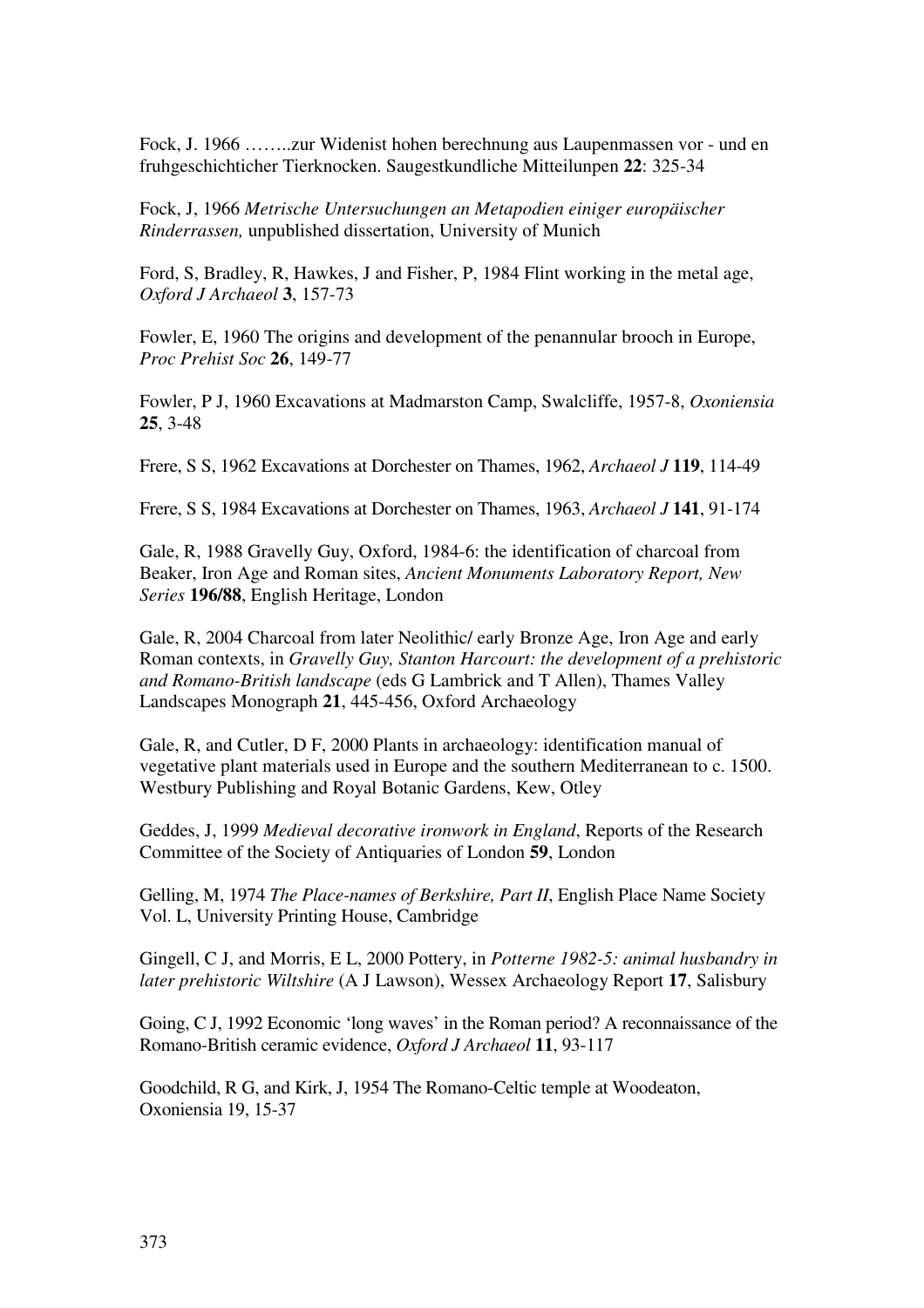Goodman, A H, and Rose, J, 1990 Assessment of systemic physiological perturbations from dental enamel hypoplasias and associated histological structures, *Yearbook of Physical Anthropology* **33**, 59-110

Gosden, C, and Lock, G, 2001 The Hillforts of the Ridgeway Project: excavations at Alfred's Castle 2000, *South Midlands Archaeol* **31**, 80-9

Godwin, H, 1975 *History of the British Vegetation: a Factual Basis for Phytogeography,* Cambridge University Press

Grant, A, 1982 The use of toothwear as a guide to the age of domestic ungulates, in *Ageing and sexing animal bones from archaeological sites* (eds B Wilson, C Grigson, and S Payne), BAR Brit Ser **109**, 91-108, Oxford

Grant, A, 1984 Animal husbandry, in *Danebury: an Iron Age hillfort in Hampshire. Volume 2. The excavations 1969-78: the finds* (B Cunliffe), 496-548, London

Grant, A, 2002 Food, status and social hierarchy, in *Consuming passions and patterns of consumption* (eds P Miracle and N Milner), Cambridge, 17-24

Gray, M, 1970 Excavations at Northfield Farm, Long Wittenham, Berkshire, *Oxoniensia* **35**, 107-9

Gray, M, 1977 Excavations at Northfield Farm, Long Wittenham, Berkshire, *Oxoniensia* **42**, 1-29

Gray, M, 1978 Northfields Farm, Long Wittenham, *Oxoniensia* **43**, 1-29

Green, S, and Young, C, 1985 The Roman pottery, in *The temple of Sulis Minerva at Bath; 1(1) the site* (B Cunliffe and P Davenport), Oxford Univ Comm Archaeol Monog **7**, Oxford, 143-60

Grimes, W F, 1943-4 Excavations at Stanton Harcourt, Oxon, 1940, *Oxoniensia* **8-9**, 19-63

Grinsell, L V, 1936 An analysis and List of Berkshire Barrows, *Berks Arch J* , 20-58

Groves, J, and Lovell, J, 2002 Excavations within and close to the late Bronze Age enclosure at the former Queen Mary's Hospital, Carshalton, 1999, *London Archaeol*  **10**, 13-19

GSB Prospection Ltd 2003 *Geophysical Survey Report 2003/61: Wittenham Clumps, Oxfordshire*, unpublished client report for Time Team

Habermehl, K-H, 1975 *Die Altersbestimmung bei Haus- und Labortieren,* 2nd ed. Verlag Paul Parey, Berlin, Hamburg. ISBN: 3-498-68316-1.

Hall, M, 1992 The pottery, in *Reading Business Park: a Bronze Age landscape* (J Moore and D Jennings), 63-71, Oxford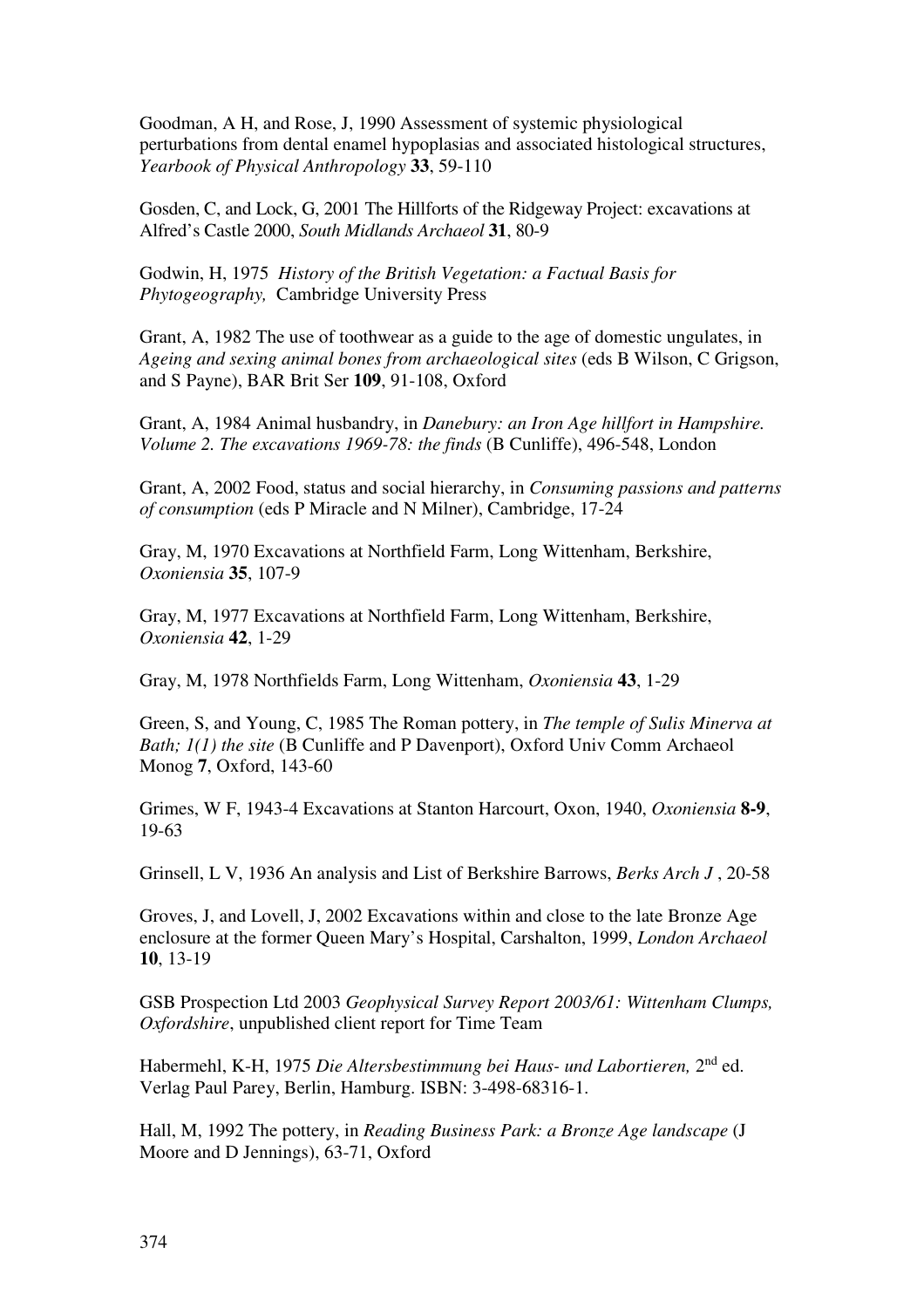Halstead, P, 1985 A study of mandibular teeth from Romano-British contexts at Maxey, in *Archaeology and environment in the lower Welland valley* (F Pryor and C French), East Anglian Archaeol Rep **27**, 219-24

Hambleton, E, 1999 *Animal husbandry regimes in Iron Age Britain: a comparative study of faunal assemblages from British Iron Age sites*, BAR Brit Ser **282** 

Hamilton, S, and Manley, J, 1997 Points of view: prominent enclosures in 1st millennium BC Sussex, *Sussex Archaeol Collect* **135**, 93-112

Hamilton, S, and Manley, J, 2001 Hillforts, monumentality and place: a chronological and topographic review of first millennium BC hillforts of south-east England, *J Eur Archaeol* **4**, 7-42

Hanworth, R, and Tomalin, D, 1977 *Brooklands, Weybridge: the excavation of an Iron Age and medieval site, 1964-5 and 1970-71*, Res Vol Surrey Archaeol Soc **4** 

Harcourt, R A, 1974 The dog in prehistoric and early historic Britain, *J Archaeol Sci*  **1**, 151-75

Harding, D W, 1972, *The Iron Age in the Upper Thames Basin*, Clarendon Press, Oxford

Harding, P, 2004

Harding, W K, 1937 Romano-British pottery kilns between Compton and Aldworth, Berkshire, *Trans Newbury Dist Fld Club* **7**, 211-6

Hardy, A, Dodd, A, and Keevill, G D, 2003 *Aelfric's Abbey. Excavations at Eynsham Abbey, Oxfordshire, 1989-92,* Oxford Archaeology Thames Valley Landscapes Volume **16**

Harris, W E, 1935 The later Romano-British kiln in Compton, Berkshire, *Berkshire Archaeol J* **39**, 93-5

Hawkes, S C, and Gray, M, 1969 Preliminary Note on the early Anglo-Saxon settlement at New Wintles Farm, Eynsham, *Oxoniensia* **34**, 1-4

Healy, F, 1988 *The Anglo-Saxon cemetery at Spong Hill, North Elmham, part VI: Occupation in the seventh to second millennia BC*, E Anglian Archaeol Rep **39**, Gressenhall

Healy, F, Heaton, M and Lobb, S, 1992 Excavation of a Mesolithic site at Thatcham, Berkshire, *Proc Prehist Soc* **58**, 41-76

Hearne, C M, 2000 Archaeological evaluation in the Vale of the White Horse, near Abingdon, 1992-99, *Oxoniensia* **65**, 7-12

Henderson, J, Janaway, R and Richards, J, 1987a A curious clinker, *J Archaeol Sci* **14**, 353-65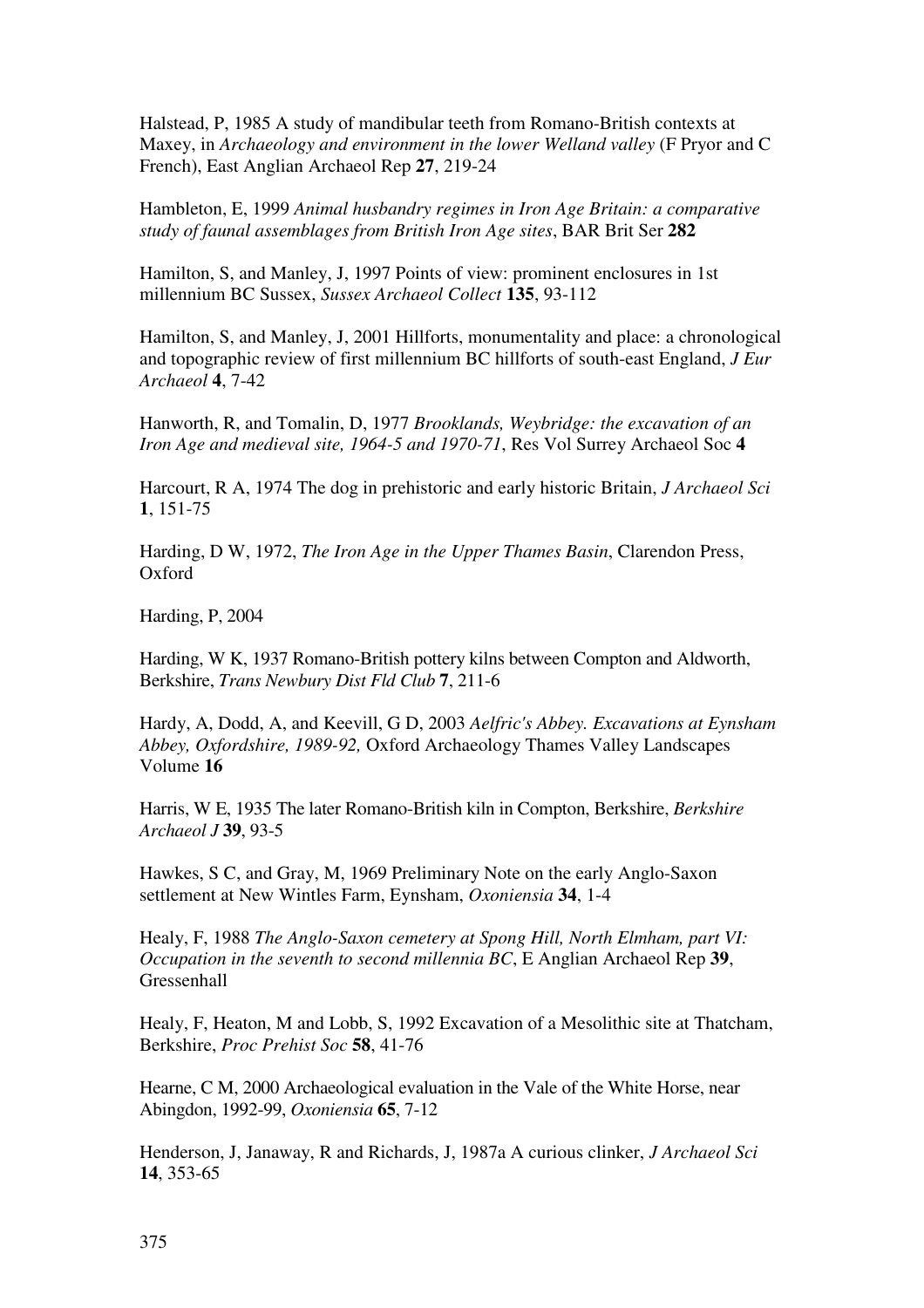Henderson, J, Janaway, R and Richards, J, 1987b Cremation slag: a substance found in funerary urns, in *Death, decay and reconstruction* (eds A Boddington, A Garland and R Janaway), 81-100, Manchester

Hey, G, 2004 *Yarnton: Saxon and Medieval settlement and landscape. Results of excavations 1990-96*, OA Thames Valley Landscapes Mono **20**

Hey, G, and Timby, J, forthcoming *Yarnton: Iron Age and Romano-British settlement and landscape: results of excavations 1990-8*, OA Thames Valley Landscapes Mono

Hey G in prep (a) *Yarnton: Neolithic and Bronze Age settlement and landscape,*  Oxford Archaeology

Hill, J D, 1995a *Ritual and rubbish in the Iron Age of Wessex. A study on the formation of a specific archaeological record*, BAR Brit Ser **242**, Oxford

Hill, J D, 1995b How should we understand Iron Age societies and hillforts? A contextual study from southern Britain, in *Different Iron Ages: studies on the Iron Age in temperate Europe* (eds J D Hill and C Cumberpatch), 45-66, BAR Int Ser **601**, Oxford

Hillman, G, 1981 Reconstructing crop husbandry practices from the charred remains of crops, in *Farming Practice in British Prehistory*, (ed. R J Mercer), Edinburgh University Press, Edinburgh, 123–62

Hillman, G, 1984 Traditional husbandry and processing of archaic cereals in recent times: the operations, products and equipment which might feature in Sumerian texts. Part I: the glume wheats, *Bulletin on Sumerian Agriculture* **1**, 114-52

Hillman, G, 1985 Traditional husbandry and processing of archaic cereals in recent times: the operations, products and equipment that might feature in Sumerian texts. Part II: the free-threshing cereals, *Bulletin on Sumerian Agriculture* **2**, 1-31

Hillson, S, 1986 *Teeth*, Cambridge: Cambridge University Press

Hillson, S, 1992 *Mammal bones and teeth*, London: Institute of Archaeology, University College London

Hillson, S, 1996 *Dental Anthropology*, Cambridge University Press, Cambridge

Hillson, S, 2005 *Teeth*, second edition, Cambridge

Hinchcliffe & Thomas 1980 'Archaeological Investigations at Appleford', *Oxon* **45**, 9-111

Hingley, R, 1979 Excavations by RA Rutland on an Iron Age site at Wittenham Clumps, *Berkshire Archaeol J* **69**, 29-55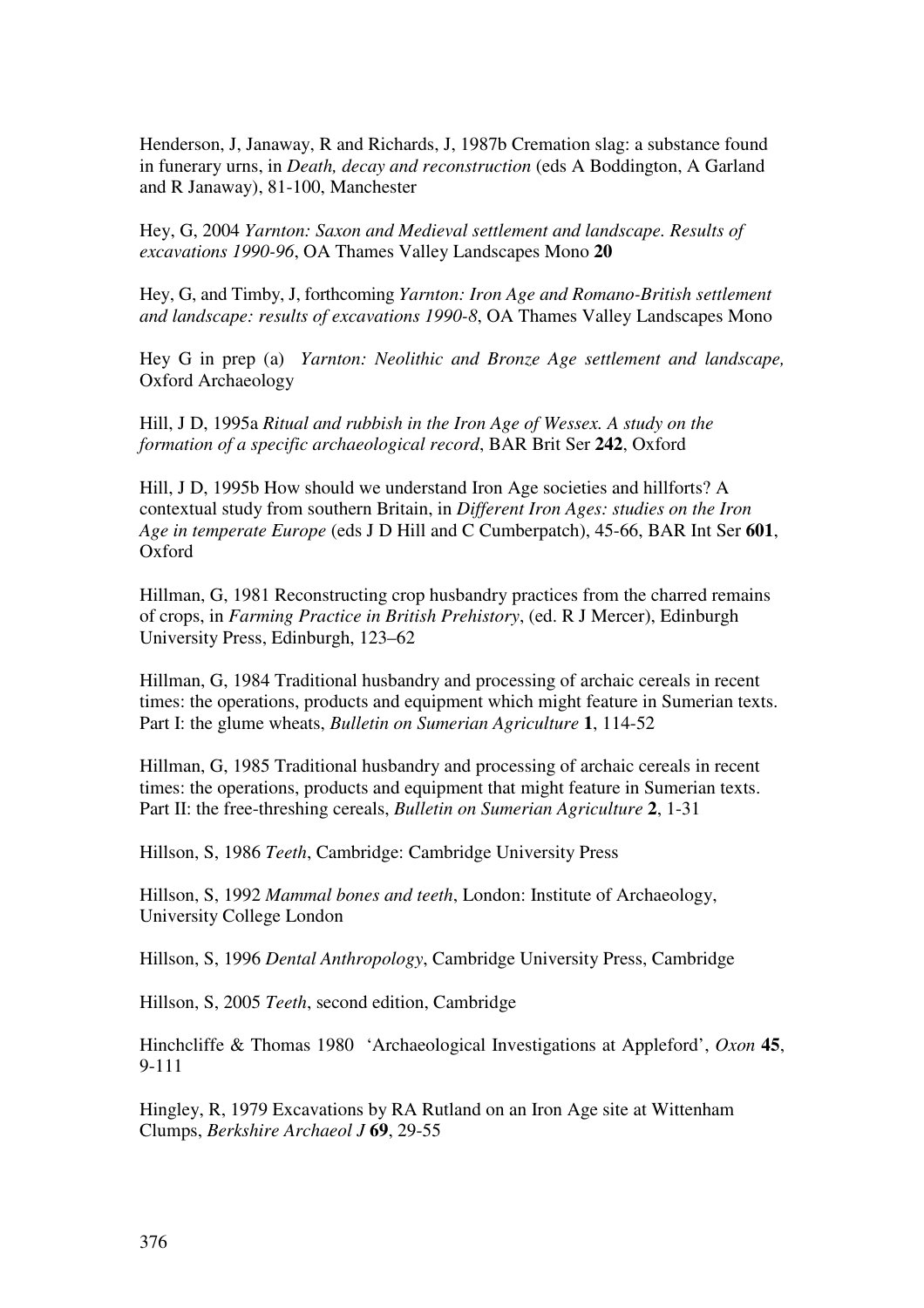Hingley, R, 1980 Excavations by R A Rutland on an Iron Age site at Wittenham Clumps, *Berkshire Archaeol J* **70**, 21-55

Hingley, R, 1993 Early Iron Age pottery, in *Excavations at Roughground Farm, Lechlade, Gloucestershire: a prehistoric and Roman landscape* (eds T G Allen, T C Darvill, LS Green and MU Jones), pp, Oxford

Hodson, M, 2002 Phytoliths, in *Gathering the people, settling the land: the archaeology of a Middle Thames landscape. Anglo-Saxon to post-medieval*, (CD ROM), (eds S Foreman, J Hiller and D Petts), Thames Valley Landscapes Monograph **14**, Oxford Archaeology, Oxford.

Holmberg, T, and Reiland, S, 1984 The influence of age, breed, rearing intensity and exercise on the incidence of spavin in Swedish dairy cattle: a clinical and morphological investigation, *Acta Vet Scand* **25**, 113-27

Hone, R., Anderson, D, Parker, A G, and Morecroft, M, 2001 Holocene vegetation change at Wytham Wood, Oxfordshire, *Quaternary Newsletter* **94**, 1-15

Hull, G, 2001 A late Bronze Age ringwork, pits and later features at Thrapston, Northamptonshire, *Northamptonshire Archaeol* **29**, 73-92

Iscan, M Y, Loth, S R, and Wright, R K, 1985 Age estimation from the ribs by phase analysis: white females, *J Forensic Sciences* **30**, 853-63

Ishida, S, Parker, A G, Kennet, D, and Hodson, M J, 2003 Phytoliths from the archaeological site of Kush, Ras al Khaimah, United Arab Emirates, *Quaternary Research* **59**, 310-21

Jacobi, R, 1978 The Mesolithic of Sussex, in *Archaeology in Sussex to AD* 1500 (ed. P L Drewett), CBA Res Rep **29**, 15-22

Jones, M K, 1978 The plant remains, in *The Excavation of an Iron Age Settlement, Bronze Age Ring-Ditches and Roman Features at Ashville Trading Estate, Abingdon (Oxfordshire) 1974–6* (ed. M Parrington), CBA Res Rep **28**, 93-110, CBA and OAU, London

Jones, M K, 1984 The carbonised plant remains, Appendix 9, A1–B3, F2–4, in *Archaeology at Barton Court Farm Abingdon, Oxon*. (ed. D Miles), CBA rep **50**, CBA and OAU, London

Jones, M K, 1988 The phytosociology of early arable weed communities with special reference to southern England, in *Der prähistorische Mensch und seine Umwelt* (ed. H. Küster), Forschungen und Berichte zur Vor- und Frühgeschichte in Baden-Württemberg, Band **31**, 43–51, Konrad Theiss Verlag, Stuttgart

Jones, M U, and Bond, D, 1980 Later Bronze Age settlement at Mucking, Essex, in *The British Later Bronze Age* (eds J Barrett and R Bradley), BAR Brit Ser **83**, 471-82

Jope, E M, 1949 Wittenham Clumps, *Berkshire Arch J* **51**, 68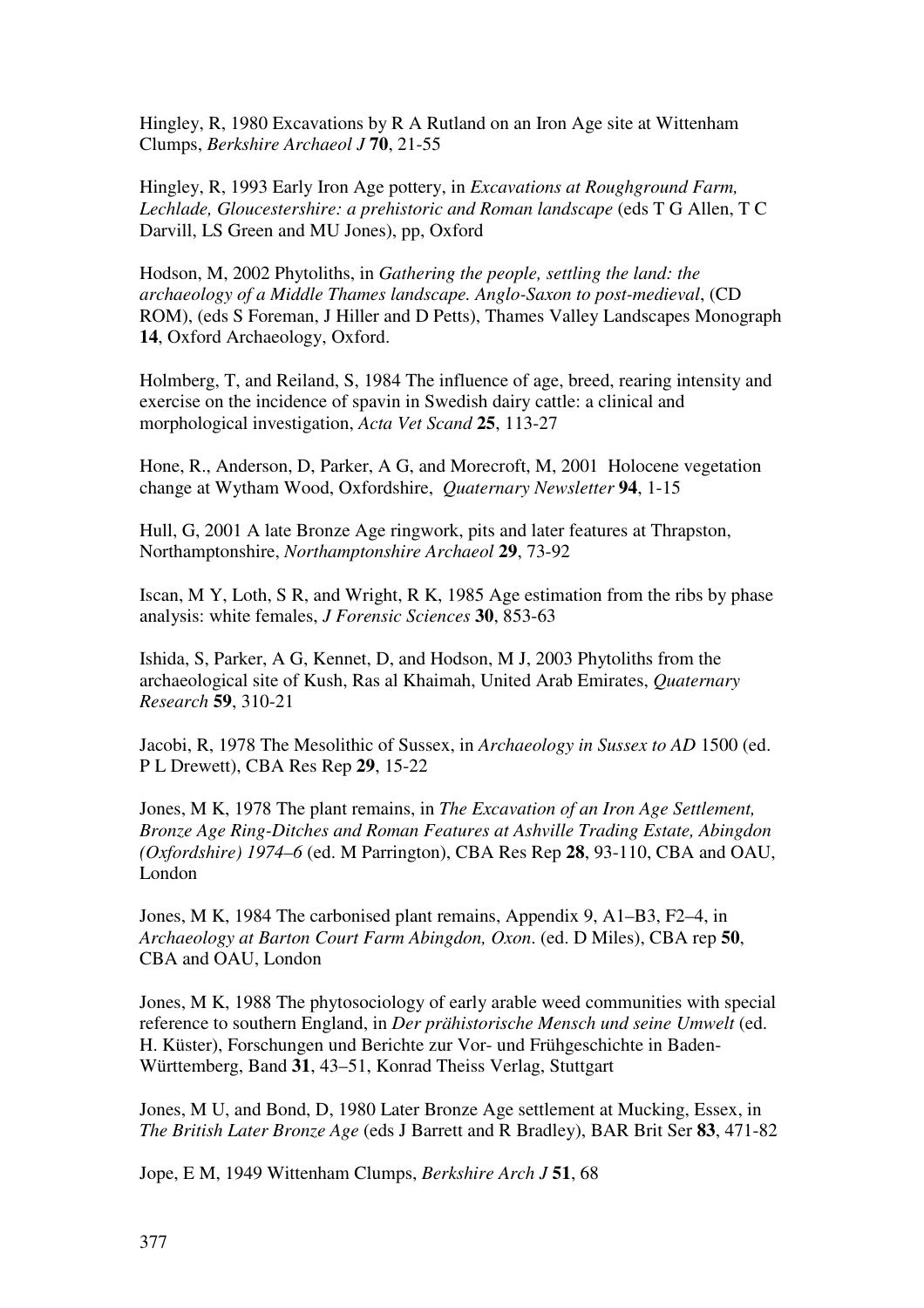Juggins, S, 2003  $C^2$ . Software for ecological and palaeoecological data analysis and visualisation, *University of Newcastle Upon Tyne*, UK

Jukes-Brown, A J, and Osborne White, H J, 1908 *The Geology of the country around Henley-on-Thames,* Explanation of Sheet 254, Memoirs of the Geological Survey, London

Keeley, H M C, 1987 *Environmental Archaeology: a Regional Review Vol. II*, Historic Buildings and Monuments Commission for England Occasional Paper **1** 

Keevill, G, and Campbell, G E, 1993 Investigations at Danesfield Camp, Medmenham, Buckinghamshire, *Rec Buckinghamshire* **33**, 87-99

Kelley, M A, 1982, Intervertebral osteochondrosis in ancient and modern populations, *American Journal of Physical Anthropology* **59**, 271-9

Kelly, S E, 2000 *Charters of Abingdon Abbey Part 1*, The British Academy, Oxford University Press, Oxford

Kerney, M P, and Cameron, R A D, 1979 *A field guide to the land snails of Britain and north-west Europe*, Collins, London

Kirk, J, 1949 Bronzes from Woodeaton, Oxon, *Oxoniensia* **14**, 1-45

Kirk, J R, and Leeds, E T, 1953 Three Early Saxon graves from Dorchester, Oxon., *Oxoniensia* **17/18**, 63-76

Kitch, J, 2005

Laidlaw, M, 2001 Pottery, in Excavations at Watchfield, Shrivenham, Oxfordshire, 1998 (V Birkbeck), *Oxoniensia* **66**, 221-88

Lamb, H H, 1977 The late Quaternary history of the climate of the British Isles, in Shotton, F W (ed), *British Quaternary Studies: Recent Advances,* Clarendon Press, Oxford, 283-298

Lambrick, G, 1984 Pitfalls and possibilities in Iron Age pottery studies: experiences in the Upper Thames Valley, in *Aspects of the Iron Age in central southern Britain* (eds B Cunliffe and D Miles), Oxford Univ Comm Archaeol Monogr **2**, Oxford, 162- 77

Lambrick, G, forthcoming Prehistoric pottery from Mount Farm, Berinsfield

Lambrick, G, and Allen, T G, 2004 *Gravelly Guy, Stanton Harcourt, Oxfordshire: the development of a prehistoric and Romano-British community*, Oxford Archaeology, Thames Valley Landscapes Mono **21**

Lambrick, G, and Barclay, A, in prep Report on excavations at Mount Farm, Berinsfield, Oxford Archaeology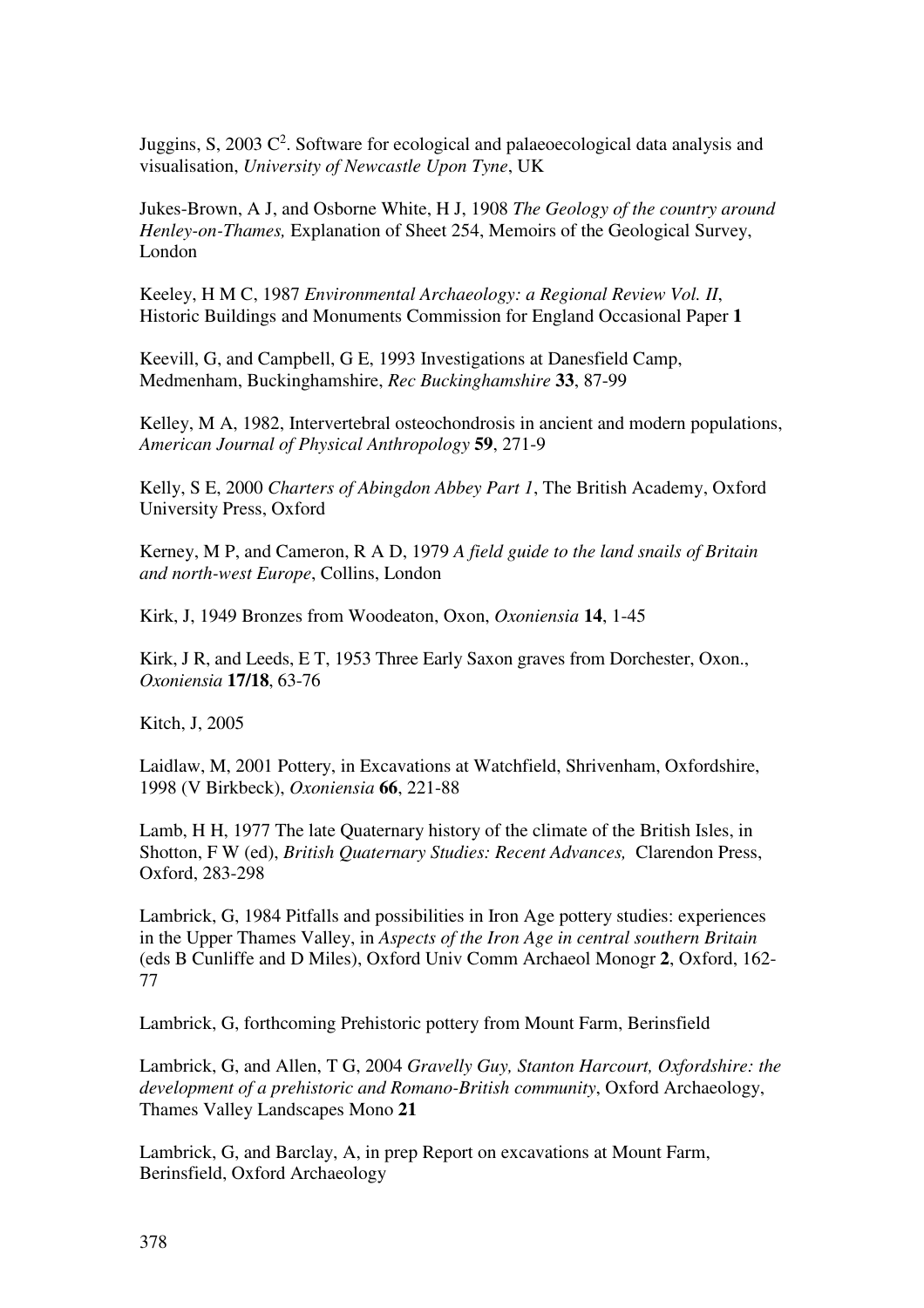Lambrick, G, and Robinson, M, 1979 *Iron Age and Roman riverside settlements at Farmoor, Oxfordshire*, CBA Res Rep **32** 

Lambrick G, and Robinson, M A, 1988 The development of the floodplain grassland in the Upper Thames Valley, in Jones, M (ed.), *Archæology and the Flora of the British Isles*, Oxford University Committee for Archæology Monograph **14**, Oxford, 55-75

Lamdin-Whymark, H and Allen, T, 2005 *Castle Hill, Little Wittenham, Oxfordshire. Post-excavation assessment and updated Project Design*, unpublished client report prepared by Oxford Archaeology for the Northmoor Trust

Lamdin-Whymark, H and Allen, T, 2005 *The 2004 Excavation season, Little Wittenham, Oxfordshire. Post-excavation assessment and Updated Project Design,* unpublished client report prepared by Oxford Archaeology on behalf of the Northmoor Trust

Lamdin-Whymark, H, and Allen, T, 2005 *Hill Farm, Little Wittenham, Oxfordshire: post-excavation assessment and updated project design*, Oxford Archaeology, Oxford

Lamdin-Whymark, H and Allen, T, 2006 The Wider Landscape Project, Long and Little Wittenham*,* Oxfordshire. Fieldwalking Report and Publication Synopsis, unpublished client report prepared by Oxford Archaeology for the Northmoor Trust

Lamdin-Whymark H, in prep 'Hammerstones' in T Allen, A Barclay, S Mortimer & K Welsh, *The Archaeology of a Middle Thames Landscape. The Eton Rowing Lake Project and the Maidenhead, Windsor and Eton Flood Plain Alleviation Scheme, Vol I: The early prehistory,* Oxford Archaeology

Landon, D B, 1996 Patterning and interpretation of butchery marks, *Historical Archaeol* **30**, 69-70

Langer, R H M, and Hill, G D, 1991 *Agricultural Plants*, Cambridge University Press, Cambridge

Lawson, J A, 2000 *Potterne 1982-5. Animal husbandry in Later Prehistoric Wiltshire***,** Wessex Archaeology Report **17**, Wessex Archaeology

Lavocat, R, 1966 *Faunes et Flores Préhistoriques de l'Europe Occidentale. Atlas De Préhistoire Tome II,* France: Center Nationale de la Recherche Scientifique

Levine, M, 1982 The use of crown height measurements and eruption-wear sequences to age horse teeth, in *Ageing and Sexing Animal Bones from Archaeological Sites* (eds B Wilson, C Grigson and S Payne), BAR Brit Ser **109**, 223-50

Levin, J, 2003 Peridontal disease (Pyorrhea), in K F Kiple (ed) *The Cambridge historical dictionary of disease*, Cambridge University Press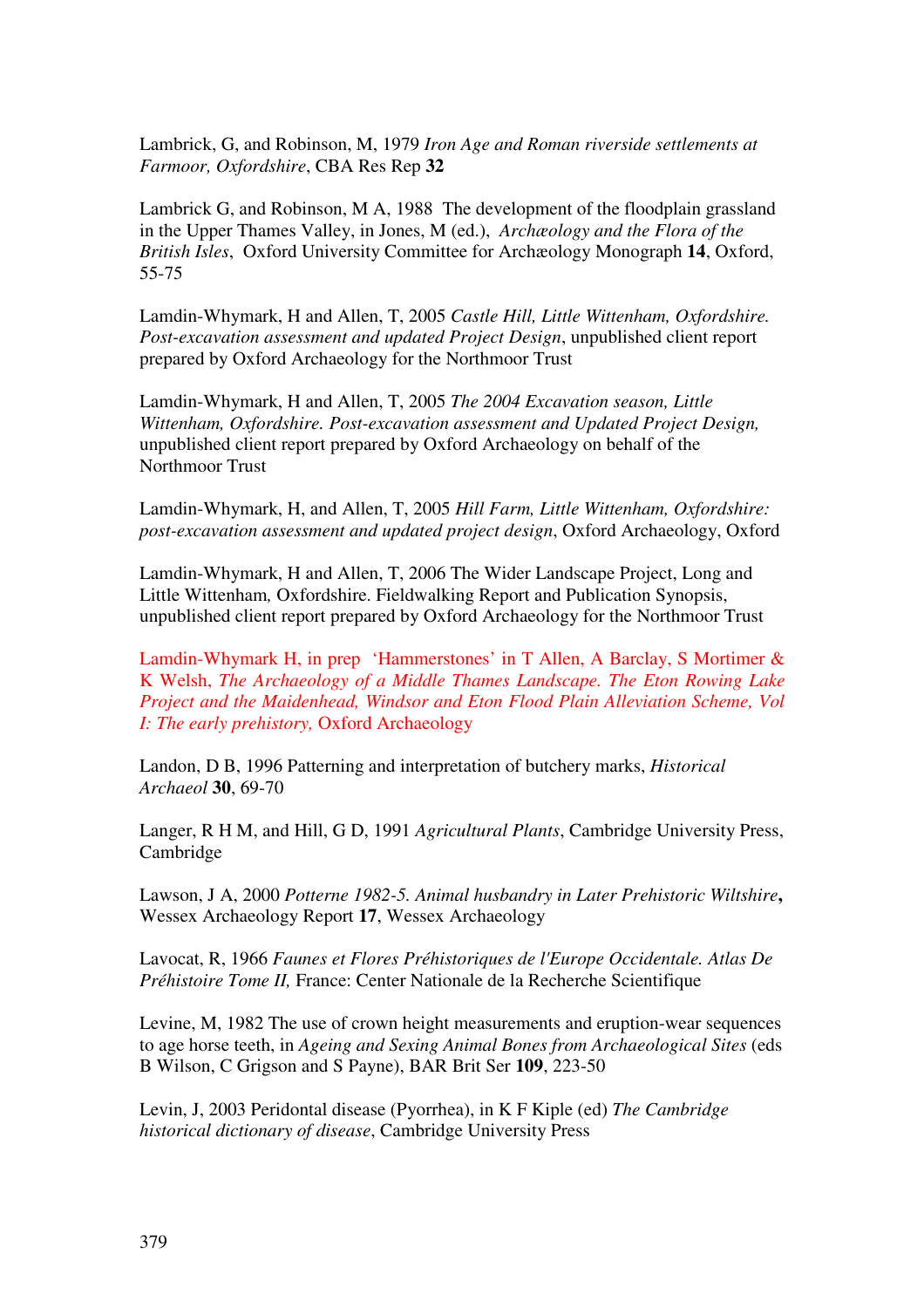Lingard, C, and Wilson, M D, 1995 *Archaeology along the Chalgrove-Didcot British Gas Pipeline 1995*, unpublished client report for British Gas by Roxby Engineering International Ltd.

Lock, G, and Gosden, C, 1999 The Hillforts of the Ridgeway Project: excavations at Alfred's Castle 1998, *South Midlands Archaeol* **29**, 44-53

Lock, G, and Gosden, C, 2000 The Hillforts of the Ridgeway Project: excavations at Alfred's Castle 1999, *South Midlands Archaeol* **30**, 82-90

Lock, G, Gosden, C, Griffiths, D, Daly, P, Trifkovic, V, and Marston, T, 2002 The Hillforts of the Ridgeway Project: Excavations at Marcham.Frilford 2001, *South Midlands Archaeology* **32**, 69-83.

Lock, G, Gosden, C, and Daly, P, 2005 *Segsbury Camp. Excavations in 1996 and 1997 at an Iron Age hillfort on the Oxfordshire Ridgeway*, Oxford

Longley, D, and Needham, S, 1980 *Runnymede Bridge 1976: Excavations on the site of a Late Bronze Age Settlement*, Research Volume of the Surrey Archaeological Society **6**

Loveday, R, 1999 Dorchester-on-Thames, in A. Barclay and J Harding (eds) *Pathways and Ceremonies. The cursus monuments of Britain and Ireland*, Neolithic Studies Group Seminar Papers **4**, Oxbow Books (Oxford and Oakville), 49-63

Lovejoy, C O, Meindl, R S, Pryzbeck, T R, and Mensforth, R P, 1985 Chronological metamorphosis of the auricular surface of the ilium: a new method for determination of adult skeletal age-at-death, *American Journal of Physical Anthropology* **68**, 15-28

Lyman, R L, 1994 *Vertebrate Taphonomy*, Cambridge

Lyne, M, 1999 The end of the Saxon Shore fort system in Britain: new evidence from Richborough, Pevensey and Portchester, in *Roman Frontier Studies. Proceedings of the XVIIth International Congress of Roman Frontier Studies* (ed. N Gudea), 283-91, Zalau

Lyne, M A B, and Jefferies, R S, 1979 *The Alice Holt/Farnham Roman pottery industry*, CBA Res Rep **30**

Macphail, R J, Courty, M A & Gebhardt, A, 1990 Soil micromorphology evidence of early agriculture in North-West England, *World Archaeology* **21**, 54-69

Macpherson-Grant, N, 1994, The pottery, in Monkton Court Farm evaluation (D Perkins, N Macpherson-Grant and E Healey), *Archaeologia Cantiana* **114**, 248-87

Magnell, O, 2006 *Tracking Wild Boar and Hunters: Osteology of Wild Boar in*  Mesolithic South Scandinavia. Acta Archaeologica Lundensia Series in 8º 51/Studies in Osteology **1**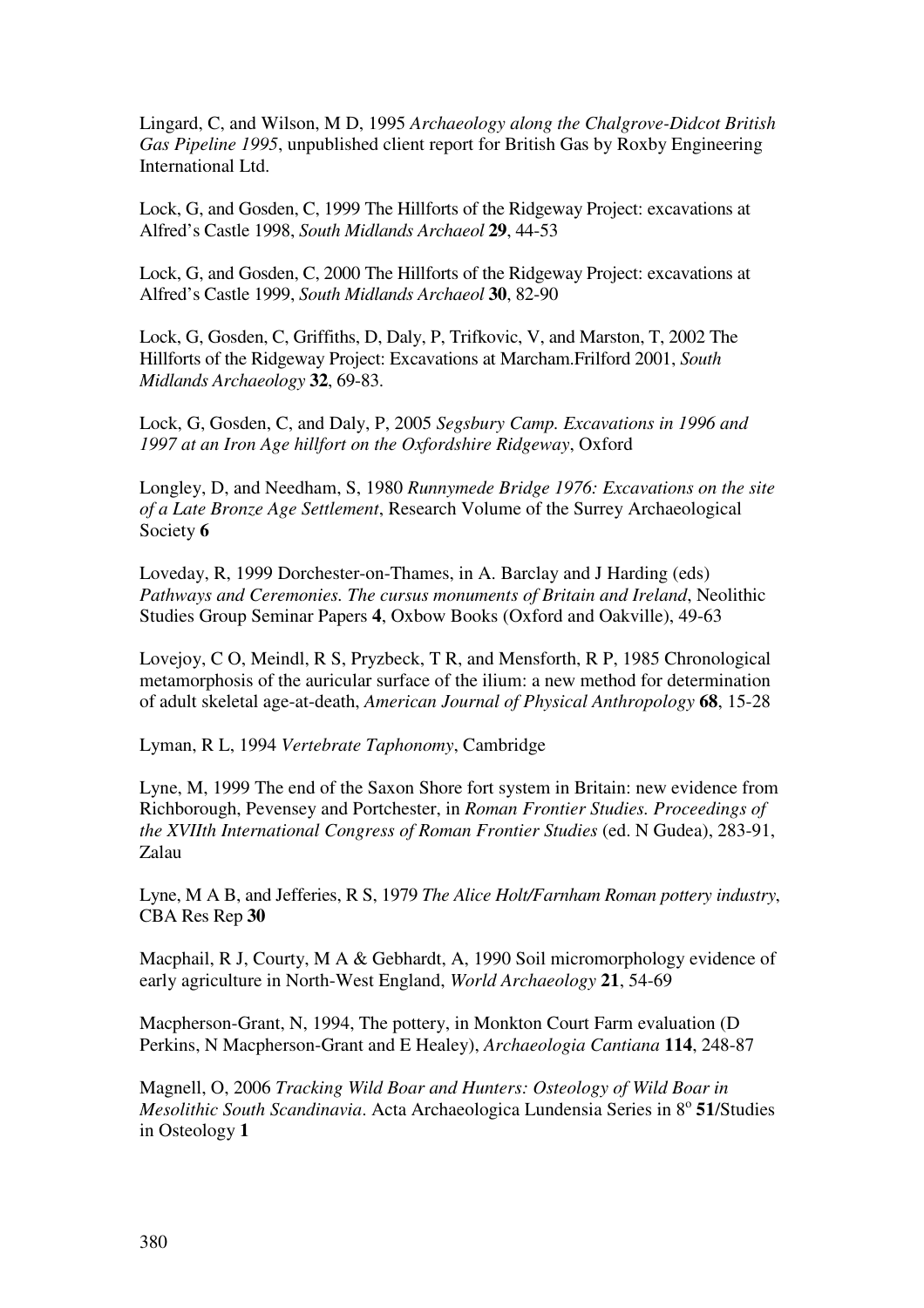Major H, in prep. Appendix K: Stone Artefact Report. In excavation report by Network Archaeology on a pipeline through Oxfordshire

Maltby, M, 1979 *Faunal studies on urban sites: the animal bones from Exeter 1971- 1975*, Sheffield

Maltby, M, 1981 Iron Age, Romano-British and Anglo-Saxon animal husbandry - a review of the faunal evidence, in *The Environment of Man: the Iron Age to the Anglo-Saxon Period* (eds M Jones and G Dimbleby) BAR Brit Ser 155-203

Manning, W H, 1985 *Catalogue of the Romano-British iron tools, fittings and weapons in the British Museum*, London

Mannion, A M, 1986a Plant macrofossils and their significance in Quaternary palaeoecology. Part I: Introduction, *Progress in Physical Geography* **10(2)**, 194-214

Mannion, A M, 1986b Plant macrofossils and their significance in Quaternary palaeoecology. Part III: Applications: late glacial, postglacial and archaeological deposits, *Progress in Physical Geography* **10(4)**, 517-46

Matolsci, J, 1970 Historiche Erforschung der Körpergrosse der Rinder auf Grund von ungarischen Knochenmaterial, *Zeitschrife für Tierzüchtung und Züchtungsbiologie* **87**, 89-128

May, E, 1985 Widerristhöhe und Langknochenmasse bei Pferd - ein immer noch aktuelles Problem, *Zeitschrift für Säugetierkunde* **50**, 368-82

May, J, 1977 Romano-British and Saxon sites near Dorchester-on-Thames, *Oxoniensia* **42**, 42-79

McCormick, F, 2002 The distribution of meat in a hierarchical society: the Irish evidence, in *Consuming passions and patterns of consumption* (eds P Miracle and N Milner), Cambridge, 25-31

McCormick, F, and Murphy, E, 1997 Mammal bones, in Walsh, C, *Archaeological excavations at Patrick, Nicholas and Winetavern Streets*, Dublin Corporation, Dublin, 199-218.

McGrath, S P & Loveland, P J, 1992 *The soil geochemical atlas of England and Wales***,** Glasgow, Blackie Academic & Professional

McOmish, D, 1996 East Chisenbury: ritual and rubbish at the British Bronze Age-Iron Age transition, *Antiquity* **70**, 68-76 READ

Meany, 1981

Medieval Pottery Research Group 1998 *A Guide to the Classification of Medieval Ceramic Forms*, MPRG Occasional Paper **1**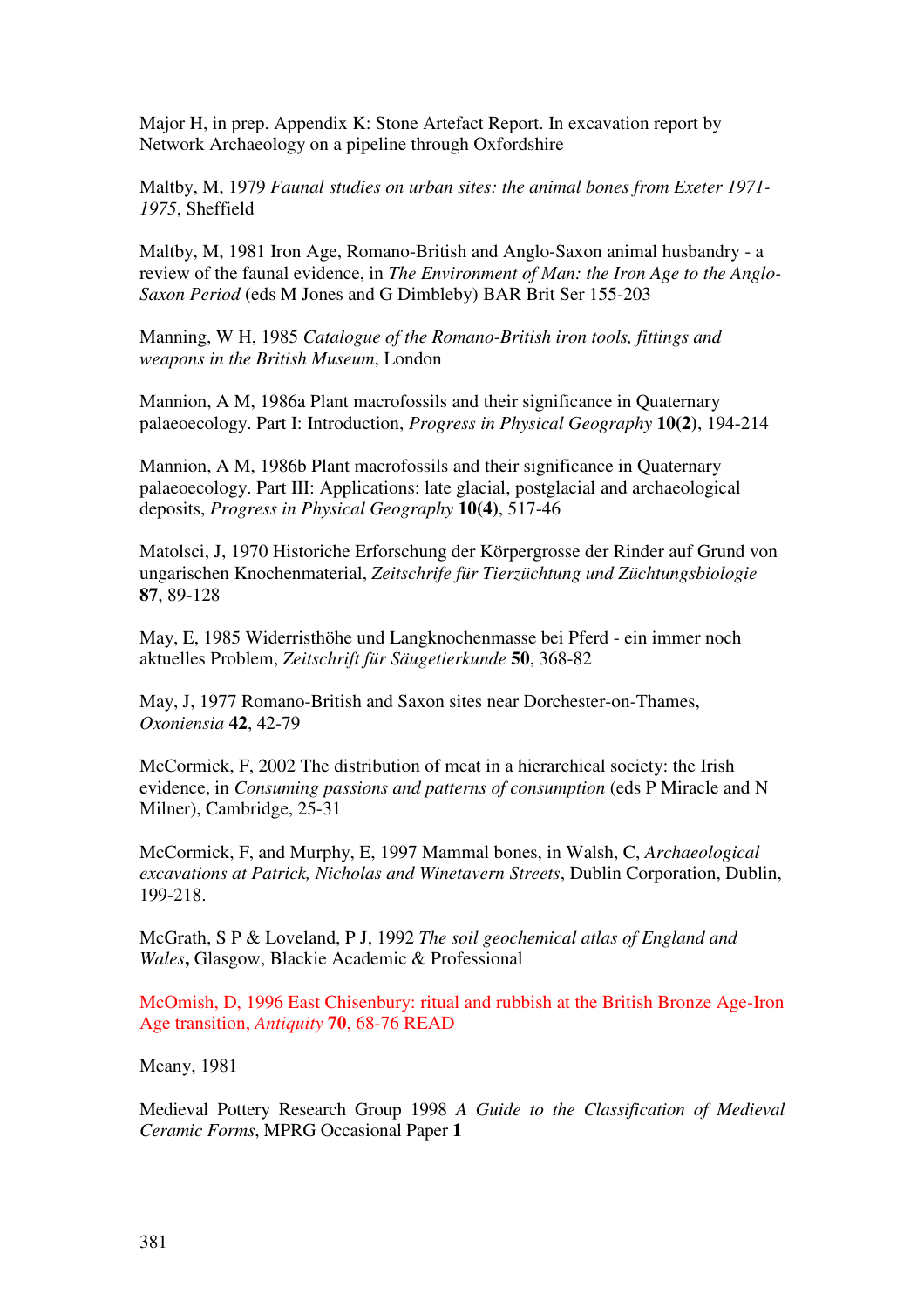Medieval Pottery Research Group forthcoming *Minimum standards for the Processing, Recording, Analysis and Publication of Post-Roman Ceramics*, MPRG Occasional paper (in draft)

Meindl, R S, and Lovejoy, C O, 1985 Ectocranial suture closure: a revised method for the determination of skeletal age at death based on the lateral-anterior sutures, *American Journal of Physical Anthropology* **68***,* 29-45

Meindl, R S and Lovejoy, C O 1985 Ectocranial suture closure: A revised method for the determination of skeletal age at death based on the lateral-anterior sutures. *American Journal of Physical Anthropology* **68***,* 29-45

Mellor, M, 1984 A summary of the key assemblages. A study of pottery, clay pipes, glass and other finds from fourteen pits, dating from the 16th to the 19th century, in Excavations at St Ebbe's (T G Hassall, C E Halpin and M Mellor), *Oxoniensia* **49**, 181-219

Mellor, M, 1994 Oxford pottery: a synthesis of middle and late Saxon, medieval and early post-medieval pottery in the Oxford region, *Oxoniensia* **59**, 17-217

Miles, A, 1962 Assessment of age of a population of Anglo-Saxons from their dentition, *Proceedings of the Royal Society of Medicine* **55**, 881-6

Miles, D, 1982 Confusion in the Countryside: some comments from the Upper Thames Region, in Miles, D (ed.), *The Romano-British Countryside. Studies in Rural Settlement and Economy, Part 1*, Brit. Arch. Rep. Brit. Ser. **103**, Oxford, 53-79.

Miles, D, 1986a The Iron Age, in *The Archaeology of the Oxford Region* (eds G Briggs, J Cook and T Rowley), 49-57, Oxford University Department for External Studies

Miles, D, 1986b *Archaeology at Barton Court Farm, Abingdon, Oxon: an investigation of late Neolithic, Iron Age, Romano-British and Saxon settlements*, CBA Res Rep **50**

Miles, D, Palmer, S, Lock, G, Gosden, C, and Cromarty, A M, 2003 *Uffington White Horse and its landscape: investigations at White Horse Hill, Uffington, 1989-95, and Tower Hill, Ashbury, 1993-4*, Oxford

Miller, N F, 1984 The use of dung as fuel: an ethnographic example and an archaeological application, *Paléorient* **10**, 71-79

Miller, N F, and Smart, T L, 1984 Intentional burning of dung as fuel: a mechanism for the incorporation of charred seeds into the archaeological record, *Journal of Ethnobiology* **4**, 15-28

Monckton, A, 2000 *The charred plant remains*, in An Iron Age boundary and settlement features at Slade Farm, Bicester, Oxfordshire: a report on excavations, 1996 (eds. P Ellis, G Hughes and L Jones), *Oxoniensia* **65**, 254 – 8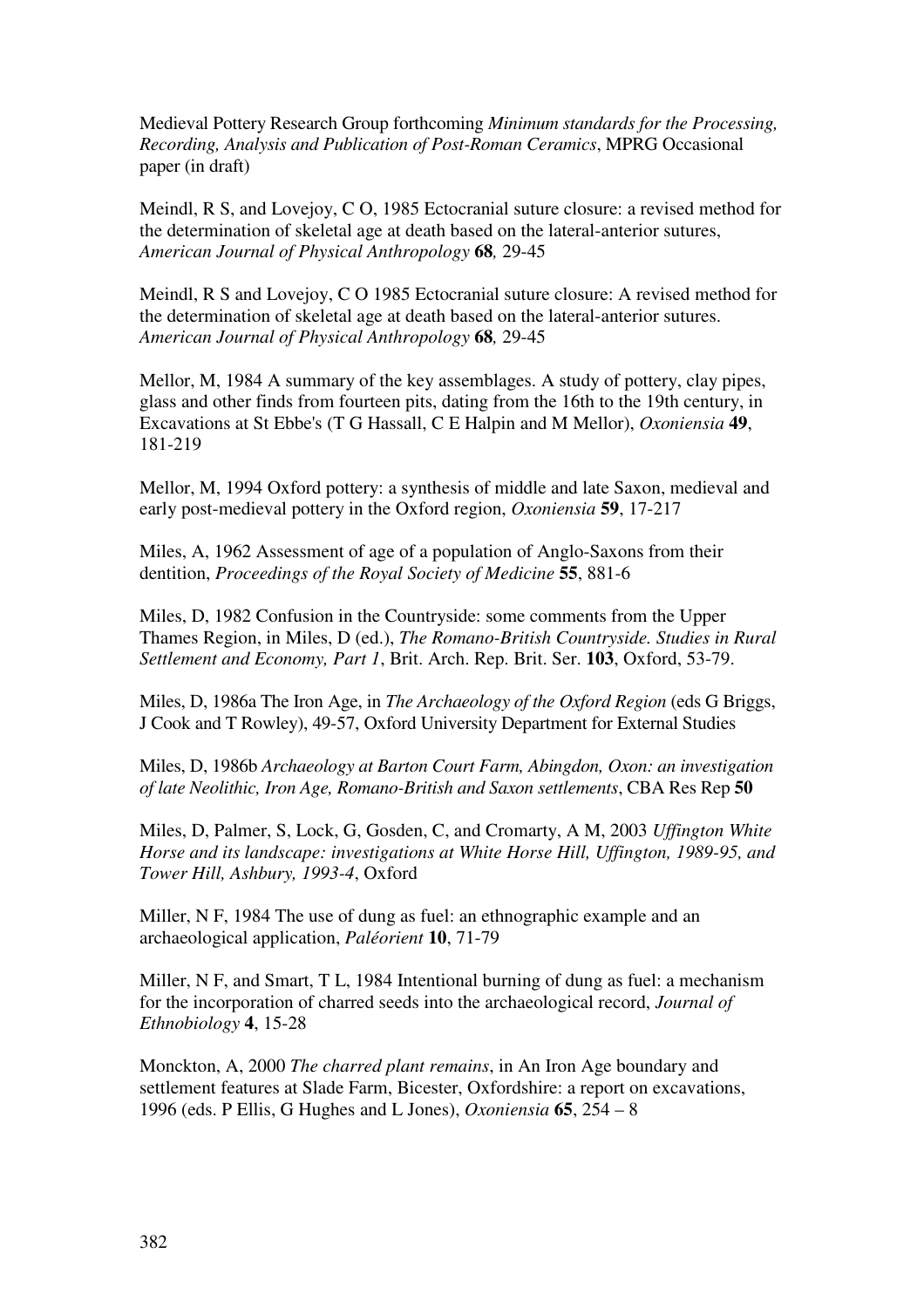Moore, J, Mudd, A, Parsons, M, and Roberts, M, 1992 Woodeaton, Temple Hill, *South Midlands Archaeology* **22**, 53

Moore, J, 2001 Excavations at Oxford Science Park, Littlemore, Oxford, *Oxoniensia* **66**, 163-219

Moore, P D, Webb, J, and Collinson, M, 1991 *Pollen analysis,* 2nd edn, Oxford

Morris, E, 2004 Later prehistoric pottery, in *Green Park (Reading Business Park). Phase 2 Excavations. Neolithic and Bronze Age Sites* (A Brossler, R Early and C Allen), Oxford, 58-91

Muir J & Roberts M R 1999 *Excavations at Wyndyke Furlong, Abingdon, Oxfordshire, 1994,* Thames Valley Landscapes Mono No 12, Oxford Archaeological Unit

Mulholland, S C, and Rapp, G, 1992 Phytolith systematics: an introduction, in *Phytolith systematics: emerging issues* (eds G Rapp, and S C Mulholland), 65-89, New York

Myres, J N L, 1937 A prehistoric and Roman site on Mount Farm, Dorchester, *Oxoniensia* **2**, 12-40

Needham, S, 1981 *The Bulford-Helsbury manufacturing tradition: the production of Stogursey socketed axes during the later Bronze Age in southern Britain,* British Museum Occasional Paper **13**, London

Needham, S, 1993 The structure of settlement and ritual in the late Bronze Age of south-east Britain, in *L'habitat et l'ocupation du sol a l'Age du Bronze en Europe* (eds C Mordant and A Richard), Paris, Editions du Comite des travaux historiques et scientifiques, Documents Prehistoriques 4

Needham, S, forthcoming The Everley Water Meadow stone mould, in *Hambledon Hill: excavation and survey of a Neolithic monument complex and its surrounding landscape* (eds R Mercer and F Healy), London

Needham, S, and Ambers, J, 1994 Redating Rams Hill and reconsidering Bronze Age enclosure, *Proc Prehist Soc* **60**, 225-43

Needham, S, and Sorensen, M L S, 1988 Runnymede refuse tip: a consideration of midden deposits and their formation, in *The archaeology of context in the Neolithic and Bronze Age: recent trends,* JC Barrett and I A Kinnes (eds), 113-126, Sheffield

Needham, S P, and Spence, T, 1996 *Refuse and disposal at Area 16 east, Runnymede*, Runnymede Bridge research excavations vol. 2, London

Nesbitt, M, and Samuel, D, 1996. From staple crop to extinction? The archaeology and history of the hulled wheats. In *Hulled wheats: promoting the conservation and use of under-utilized and neglected crops, 4*. *Proceedings of the first international workshop on hulled wheats, 21-22 July 1995, Castelvecchio Pascoli, Tuscany, Italy*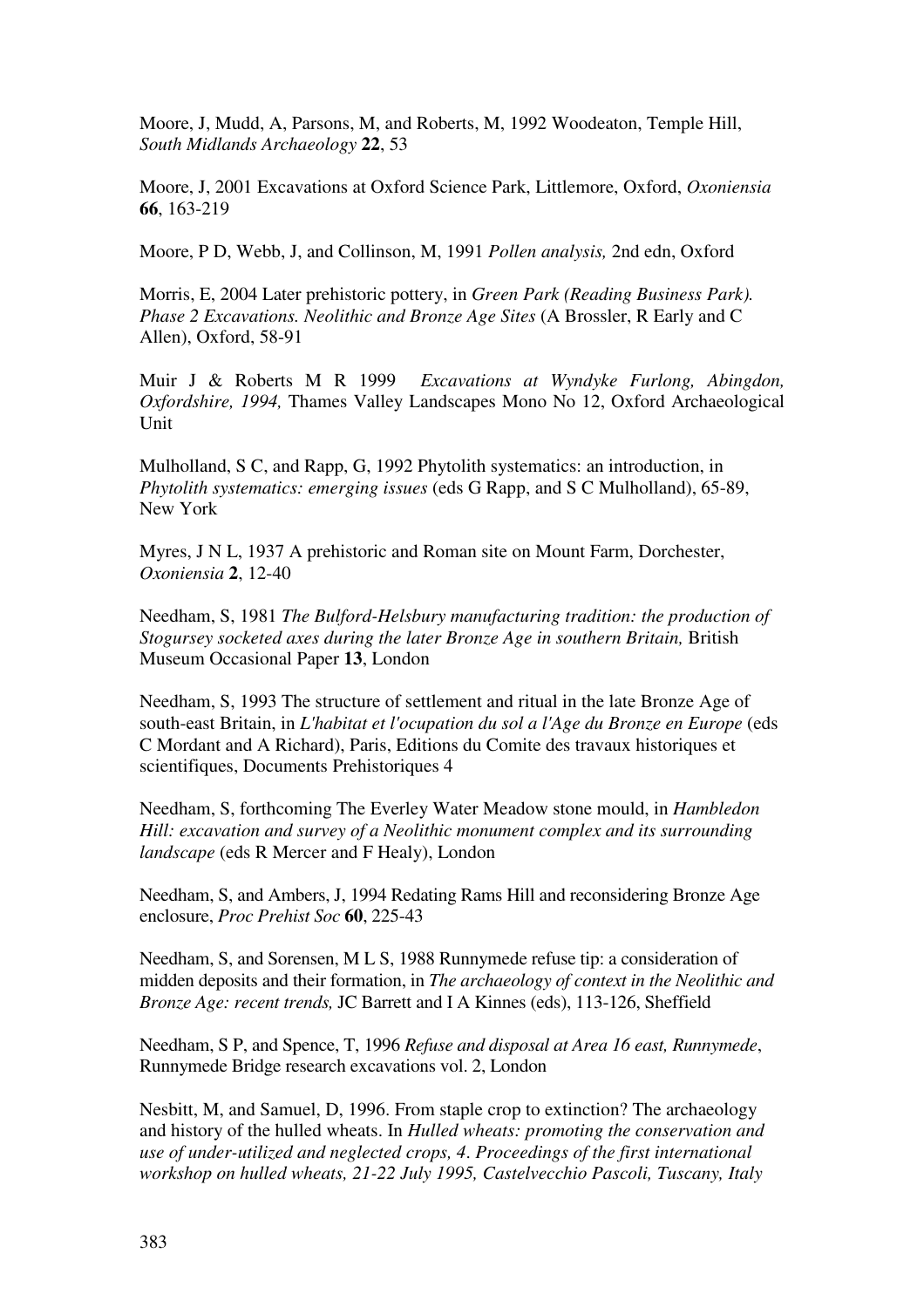(eds S Padulosi, K Hammer and J Heller), 41-100, International Plant Genetic Resources Institute, Rome

Newcomer, M H and Karlin, C, 1987 Flint chips from Pincevent, in *The human uses of flint and chert: papers from the fourth international flint symposium* (eds G de G Sieveking and M H Newcomer), 33-6, Cambridge

Northover, P, 2006 Copper alloy metalwork, in *Late Bronze Age ritual and habitation on a Thames eyot at Whitecross Farm, Wallingford. The archaeology of the Wallingford Bypass, 1986-92* (A M Cromarty, A Barclay, G Lambrick and M Robinson), Thames Valley Landscapes Monograph **22,** 47-57

Oakley, K P, Rankine, W F, and Lowther, A W G, 1939 *A Survey of the Prehistory of the Farnham District (Surrey)*, Guildford

OAU, 1992 *Oxford Archaeological Unit field manual*, August 1992

OAU 1998 *Abingdon Reservoir proposal, Abingdon, Oxon - 1998 archaeological evaluation report - C23*, unpublished report for Thames Water Utilities Limited.

O'Connell, M, and Needham, S, 1986 *Petters Sports Field, Egham. Excavation of a late Bronze Age/Early Iron Age Site*, Research Volume of the Surrey Archaeological Society **10** 

O'Connor, T 1998 On the difficulty of detecting seasonal slaughtering of sheep, *Environmental Archaeol* **3**, 5-11

Oliveira-Jorge, S, 1998 (ed.) *Existe uma Idade do Bronze Atlântico*? Trabalhos de Arqueologia **10**, Lisbon

Olivier, A, 1988 *The Brooches*, in Puckeridge-Braughing, Herts: The Ermine Street Excavations, 1971-1972. The Late Iron Age and Roman Settlement (T W Potter and S D Trow), *Hertfordshire Archaeology* **10**, 35-53

Olivier, A, 1996 Brooches of silver, copper alloy and iron from Dragonby, in *Dragonby: a report on the excavations at an Iron Age and Romano-British settlement in North Lincolnshire* (J May), Oxbow Monograph **61**, 231-64, Oxford

Onhuma, K, and Bergman, C, 1982 Experimental studies in the determination of flake mode, *Bulletin of the Institute of Archaeology, London* **19**, 161-71

Oswald, A, 1997 A doorway on the past: practical and mystic concerns in the orientations of roundhouse doorways, in Gwilt, A, and Haselgrove, C (eds), *Reconstructing Iron Age societies. New approaches to the British Iron Age,* Oxbow Monograph **71**, 87-95.

Ottaway, P, 1992 *Anglo-Scandinavian ironwork from Coppergate*, The Archaeology of York: the Small Finds 17/6, York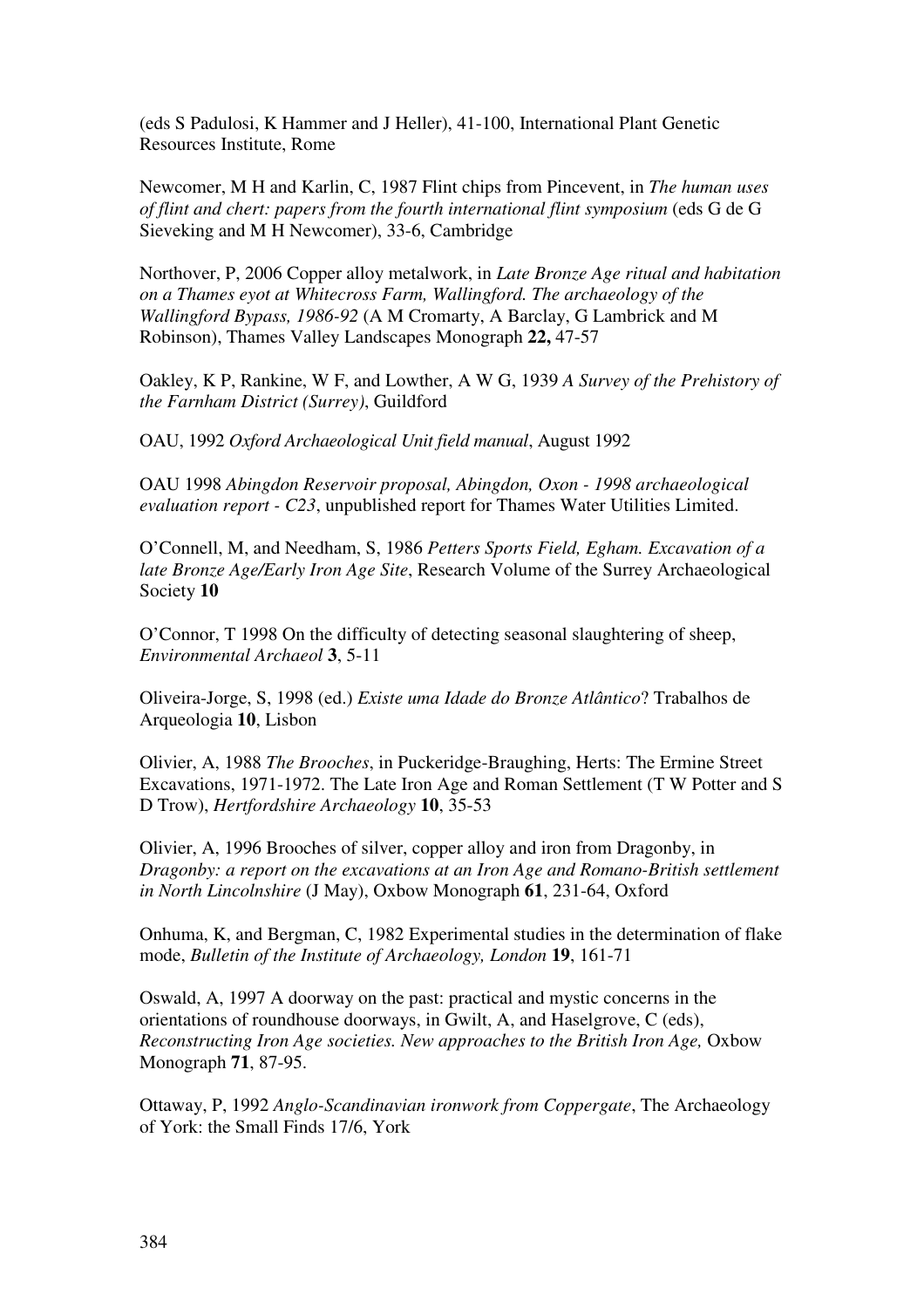Ottaway, P, and Rogers, N, 2002 *Craft, industry and everyday life: finds from medieval York*, The Archaeology of York: the Small Finds 17/15, York

Oxford Archaeology 2002a *Castle Hill, Little Wittenham, Oxfordshire. The Northmoor Trust Heritage Landscape Project: The Archaeology of Landscape Change, Project Design for Archaeological and Palaeo-environmental research and display,* unpublished client report prepared for English Heritage and the Heritage Lottery Fund on behalf of the Northmoor Trust

Oxford Archaeology 2002b *Castle Hill Clump, Little Wittenham, Oxfordshire. The Northmoor Trust Heritage Landscape Project: The Archaeology of Landscape Change, Project Design for Archaeological and Palaeo-environmental research and display,* unpublished client report prepared for English Heritage and the Heritage Lottery Fund on behalf of the Northmoor Trust

Oxford Archaeology 2002c *Wider Landscape Project, Little and Long Wittenham, Oxfordshire. The Northmoor Trust Heritage Landscape Project: The Archaeology of Landscape Change, Project Design for Archaeological and Palaeo-environmental research and display,* unpublished client report prepared for English Heritage and the Heritage Lottery Fund on behalf of the Northmoor Trust

Oxford Archaeology, 2003 *An Interim Summary Report on Excavations at Castle Hill, Wittenham Clumps* [online], Oxford Archaeological Unit, http://www.oxfordarch.co.uk/wittenham\_clumps/wittenhams\_summary.pdf [accessed 20th march 2005]

Page, W, 1906 (reprinted 1972) *A History of Berkshire volume 1*, VCH, University of London, Folkestone and London

Page, W, (ed.) 1972 *The Victoria History of the Counties of England: Berkshire*, *Volume 4*, London

Page, W, and Ditchfield, P H, 1972 *A History of Berkshire volume 4*, VCH, University of London, Folkestone and London

Parker, A, 1988 The birds of Roman Britain, *Oxford J Archaeol* **7**, 197-225

Parker A G, 1995a *Late Quaternary Environmental Change in the Upper Thames Basin, Central Southern England,* Unpublished D. Phil. Thesis, University of Oxford

Parker, A G, 1995b Pollen analysis, in Mudd, A, The excavation of a late Bronze Age/early Iron Age site at Eight Acre Field, Radley, Oxon., *Oxoniensia* **60***,* 51-53

 Parker, A G, 1995c Pollen analysis, in Allen, T G, *Lithics and landscape: archaeological discoveries on the Thames Water pipeline at Gatehampton Farm, Goring, Oxfordshire 1985-92*, Oxford Archaeological Unit Thames Valley Landscape Monograph **7**, 109-13, Oxford, 109-112

Parker, A G, 2000 Biotic response to Late Quaternary global change - the pollen record: a case study from the Upper Thames Valley, England, in *Biotic Response to*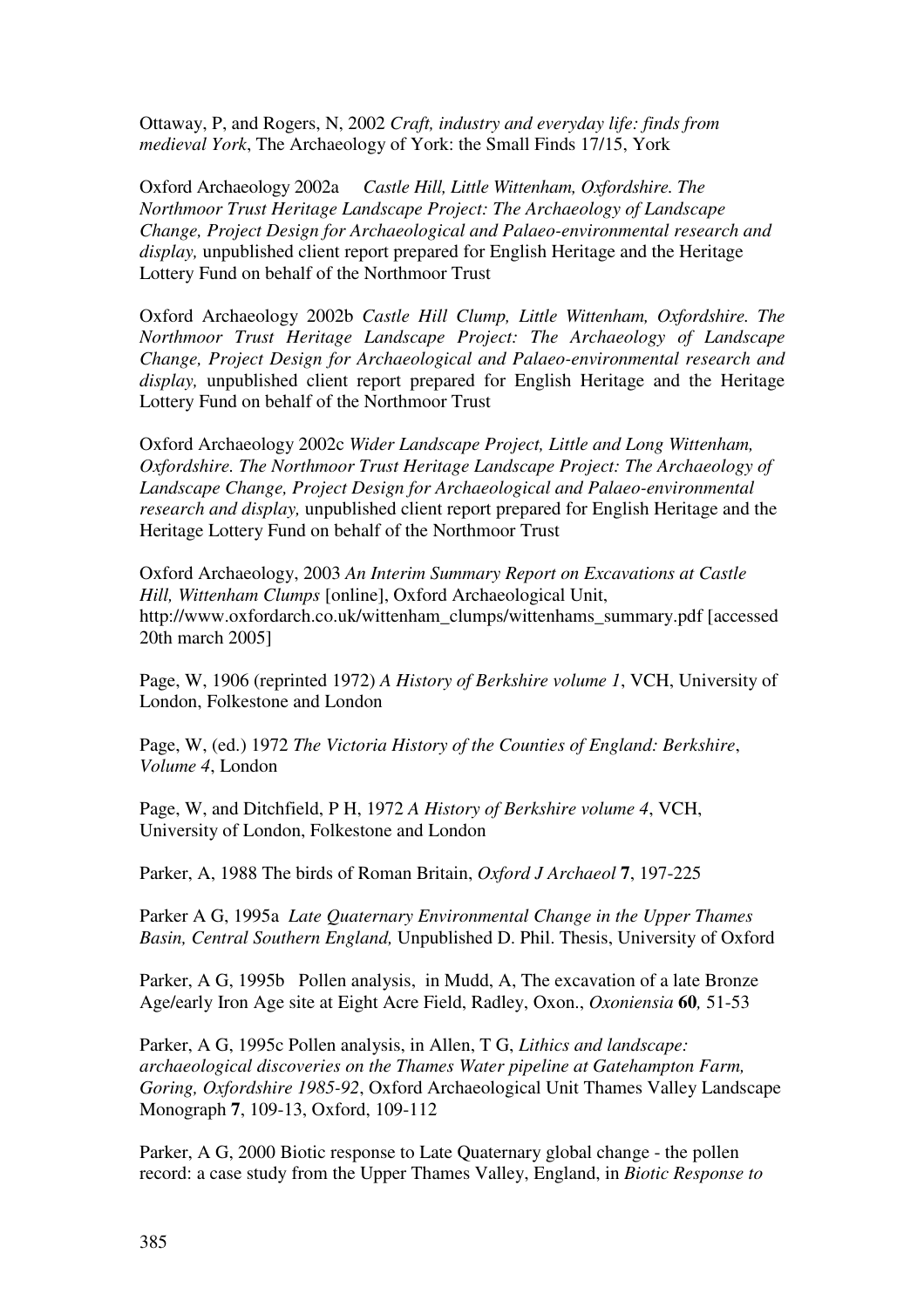*Global Change: the last 145 million years* (eds S J Culver and R F Rawson), 265-87, Cambridge University Press

Parker, A G, and Chambers, F M, 1997 Late Quaternary Palaeoecology of the Severn, Wye and Upper Thames, in *The Quaternary of the South Midlands and Welsh Marches: Field Guide* (eds S G Lewis and D Maddy), 31-48, Quaternary Research Association, London

Parker, A G, Eckersley, L, Smith, M M, Goudie, A S, Stokes, S, White, K, and Hodson, M J, 2004 Holocene vegetation dynamics in the north eastern Rub' al-Khali desert, Arabian Peninsula: a pollen, phytolith and carbon isotope study, *Journal of Quaternary Science* **19**, 665-76

Parker, A G, and Goudie, A S, 1998 The distribution and modes of origin of peat and tufa deposits in the upper Thames valley, *Proceedings of the Cotteswold Naturalists' Field Club*, **XLI (II),** 230-248

Parker, A G, and Goudie, AS, 2007, in press Late Quaternary environmental change in the Limestone regions of Britain, in Kalvoda, J,and Goudie, A S, (eds). *Geomorphological Variations*, Charles University Press, Prague

Parker, J, 1885 *The Early History of Oxford*, Ox Hist Soc Vol. **3**, 109-111

Parker Pearson, M, 1999 Food, sex and death: cosmologies in the British Iron Age with particular reference to East Yorkshire, *Cambridge Archaeol J* **9**, 43-69

Parrington, M, 1975 A human burial from Queen's Street, Abingdon, *Oxoniensia* **40,**  102-3

Parrington, M, 1978 *The excavation of an Iron Age settlement, Bronze Age ring ditches and Roman features at Ashville Trading Estate, Abingdon, Oxon, 1974-76*, CBA Res Rep **28**

Parry, C, 1999 Excavations at Camp Gardens, Stow-on-the-Wold, Gloucestershire, *Trans Bristol Gloucestershire Archaeol Soc* **117**, 75-87

Payne, A, 2002 *Castle Hill or Sinodun Camp, Little Wittenham, Oxfordshire. Report on geophysical survey, June 2002*, English Heritage Centre for Archaeology Report 70/2002, unpublished

Payne, S, and Bull, G, 1984 Components of variation in measurements of pig bones and teeth, and the use of measurements to distinguish wild boar from domestic pig remains, *Archaeozoologia* **2**, 27-66

PCRG 1997 *The Study of Later Prehistoric Pottery: Guidelines for analysis and publication.* Prehistoric Ceramics Res Grp Occas Pap 1 and 2, Oxford.

Peacock D P S 1987 Iron Age and Roman Quern Production at Lodsworth, West Sussex, *Antiq J* **67**, 61-85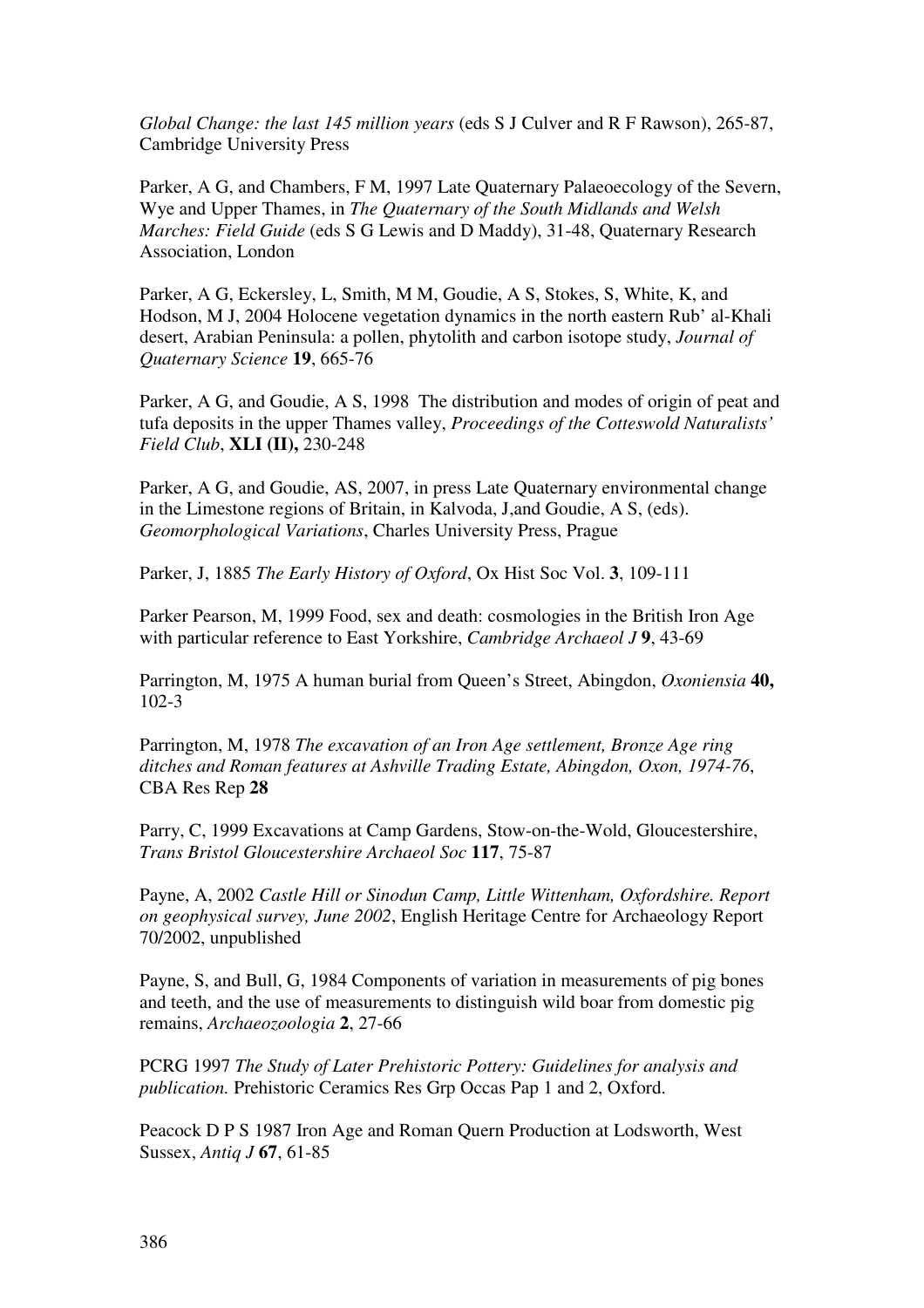Peake, H, 1931 *The archaeology of Berkshire*, Methuen, London

Pearson, E, 1996 Charred plant remains, in An archaeological excavation at Oxford Road, Bicester, Oxfordshire (ed. C. Mould), *Oxoniensia* **61**, 102-5

Perkins, S, 2003 A human migration fuelled by dung?, *Science News Online* **164** (6), 94, August 9, 2003

Piggott, S, and Piggott, C M, 1940 Excavations at Rams Hill, Uffington, Berks, *Antiq J* **20**, 465-80

Pilcher, J R, 1966 *Charcoal*, in Early Iron Age sites at Stanton Harcourt (ed. A Hamlin), *Oxoniensia* **31**, 22-3

Piperno, D R, 1988 *Phytolith analysis: an archaeological and geological perspective*, San Diego

Poole, C, 1984a Objects of baked clay, in Cunliffe 1984,

Poole, C, 1984b Briquetage containers, in Cunliffe 1984

Preece, R C, and Bridgland, D R, (eds) 1998 *Late Quaternary Environmental Change in North-West Europe: excavations at Holywell Coombe, South-east England*, Chapman and Hall, London

Prehistoric Ceramics Research Group 1997 *The Study of Later Prehistoric Pottery: General Policies and Guidelines for Analysis and Publication*, PCRG Occasional Papers 1 and 2 (revised)

Price, J, 1995 *Little Wittenham Nature Reserve Fluxgate Gradiometer Survey*, unpublished client report for the Northmoor Trust

Prummel, W, and Frisch, H-J, 1986 A guide for the distinction of species, sex and body side in bones of sheep and goat, *J Archaeol Sci* **13**, 567-77

Rayner, D H, 1981 *The stratigraphy of the British Isles*, second edition, Cambridge

Reimer, P J, Baillie, M G L, Bard, E, Bayliss, A, Beck, J W, Bertrand, C, Blackwell, P G, Buck, C E, Burr, G, Cutler, K B, Damon, P E, Edwards, R L, Fairbanks, R G, Friedrich, M, Guilderson, T P, Hughen, K A, Kromer, B, McCormac, F G, Manning, S, Bronk Ramsey, C, Reimer, R W, Remmele, S, Southon, J R, Stuiver, M, Talamo, S, Taylor, F W, van der Plicht, J, and Weyhenmeyer, C E, 2004 INTCAL04 terrestrial radiocarbon age calibration, 0-26 cal kyr BP, *Radiocarbon* **46**, 1029-58

Rhodes, P P, 1948 A prehistoric and Roman site at Wittenham Clumps, Berkshire, *Oxoniensia* **12**, 18-31

Richardson, K M, and Young, A, 1951 An Iron Age A site on the Chilterns, *The Antiquaries Journal* **31**, 132-48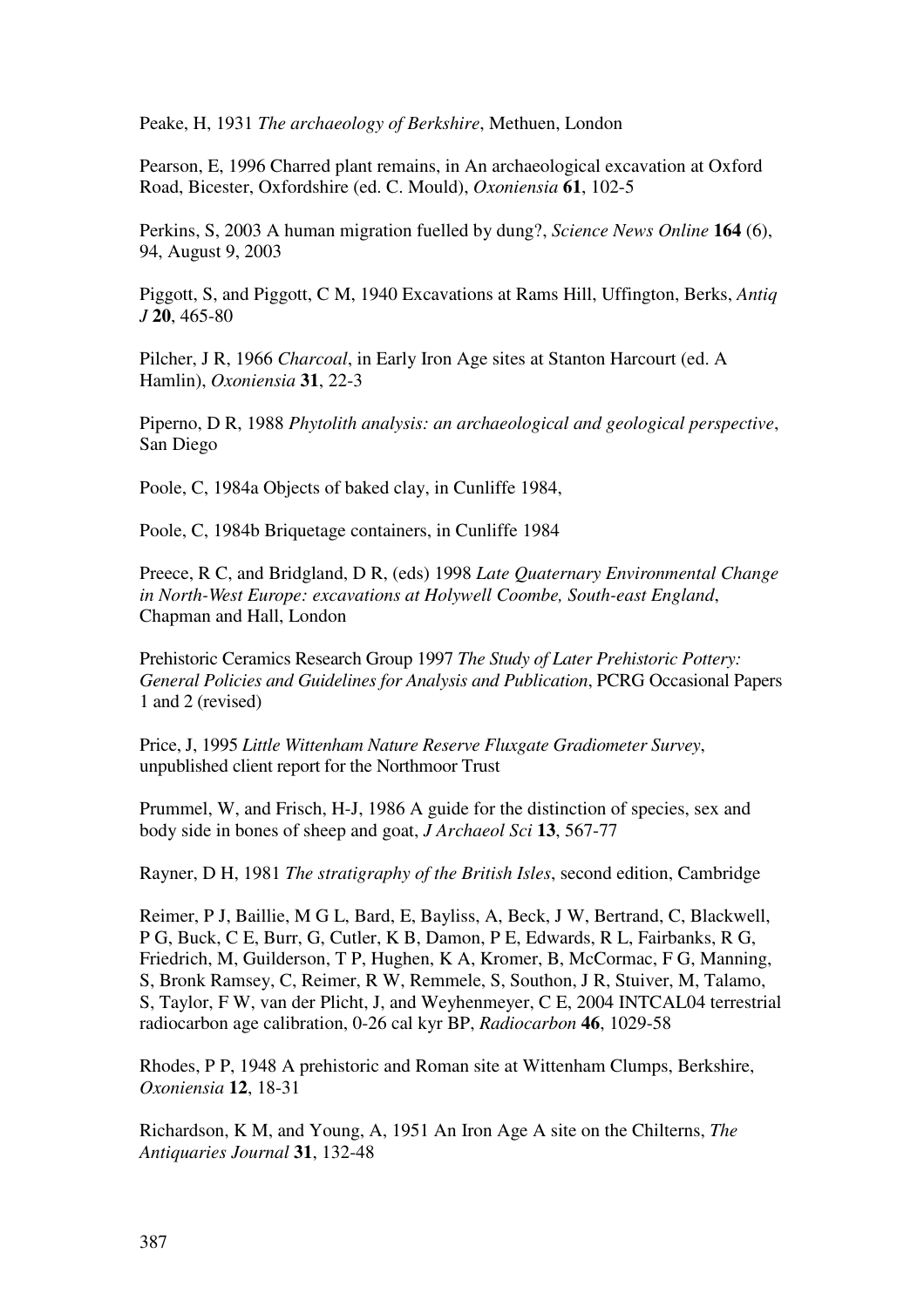Roberts, C, and Cox, M, 2003 *Health and disease in Britain, from prehistory to the present day*, Stroud

Roberts, C, and Manchester, K, 1995 *The archaeology of disease*, 2nd edition, New York

Robinson, M, 1980 Roman waterlogged plant and invertebrate evidence, in Hinchcliffe, J, and Thomas, R Archaeological investigations at Appleford, *Oxoniensia* **45**, 90-106

Robinson, M, 1988 Molluscan evidence for pasture and meadowland on the floodplain of the Upper Thames Basin, in *The exploitation of wetlands* (eds P Murphy and C French), BAR **186**,101-112

Robinson, M, 1990 The waterlogged seeds, insects, molluscs and other biological evidence, in Allen, T, *An Iron Age and Romano-British enclosed settlement at Watkins Farm, Northmoor, Oxon.*, Oxford University Committee for Archaeology, Thames Valley Landscapes: the Windrush Valley **1**, Oxford, 64-72

Robinson, M, 2005 Environmental remains: charred plant remains and charcoal, in *Hill Farm, Little Wittenham, Oxfordshire: post-excavation assessment and updated project design* (eds. H Lamdin-Whymark and T. Allen), 57 and Appendix 3, 3-5, Oxford Archaeology, Oxford

Robinson, M, Denford, S, and Jones, M, 1979 Biological evidence, in Lambrick, G, and Robinson, M, *Iron Age and Roman Riverside Settlements at Farmoor, Oxfordshire*, CBA Res Rep **32**, CBA and OAU, London, 77 – 128

Robinson, M, and Wilson, B, 1987 A survey of environmental archaeology in the south Midlands, in *Environmental Archaeology: a Regional Review Vol. II* (ed. H M C Keeley), 16-100, Historic Buildings and Monuments Commission for England Occasional Paper **1**

Robinson, M A, 1995. Plant and invertebrate remains, in Mudd, A (ed.), The excavation of a late Bronze Age/early Iron Age site at Eight Acre Field, Radley, *Oxoniensia* **LX**, 41-50

Robinson, M A, 1999 Land snails, in Barclay, A, and Halpin, C, *Excavations at Barrow Hills, Radley, Oxfordshire. Volume 1. The Neolithic and Bronze Age Monument Complex,* Oxford Archaeological Unit, Thames Valley Landscapes Monograph **11**, 241-243

Robinson, M A, and Lambrick, G H, 1984 Holocene alluviation and hydrology in the Upper Thames basin, *Nature* **308**, 809-14

Roe, F, 1999 The worked stone, in *Excavations at Wyndyke Furlong, Abingdon, Oxfordshire, 1994* (J Muir and M R Roberts), Thames Valley Landscape Monograph **12**, 44-6, Oxford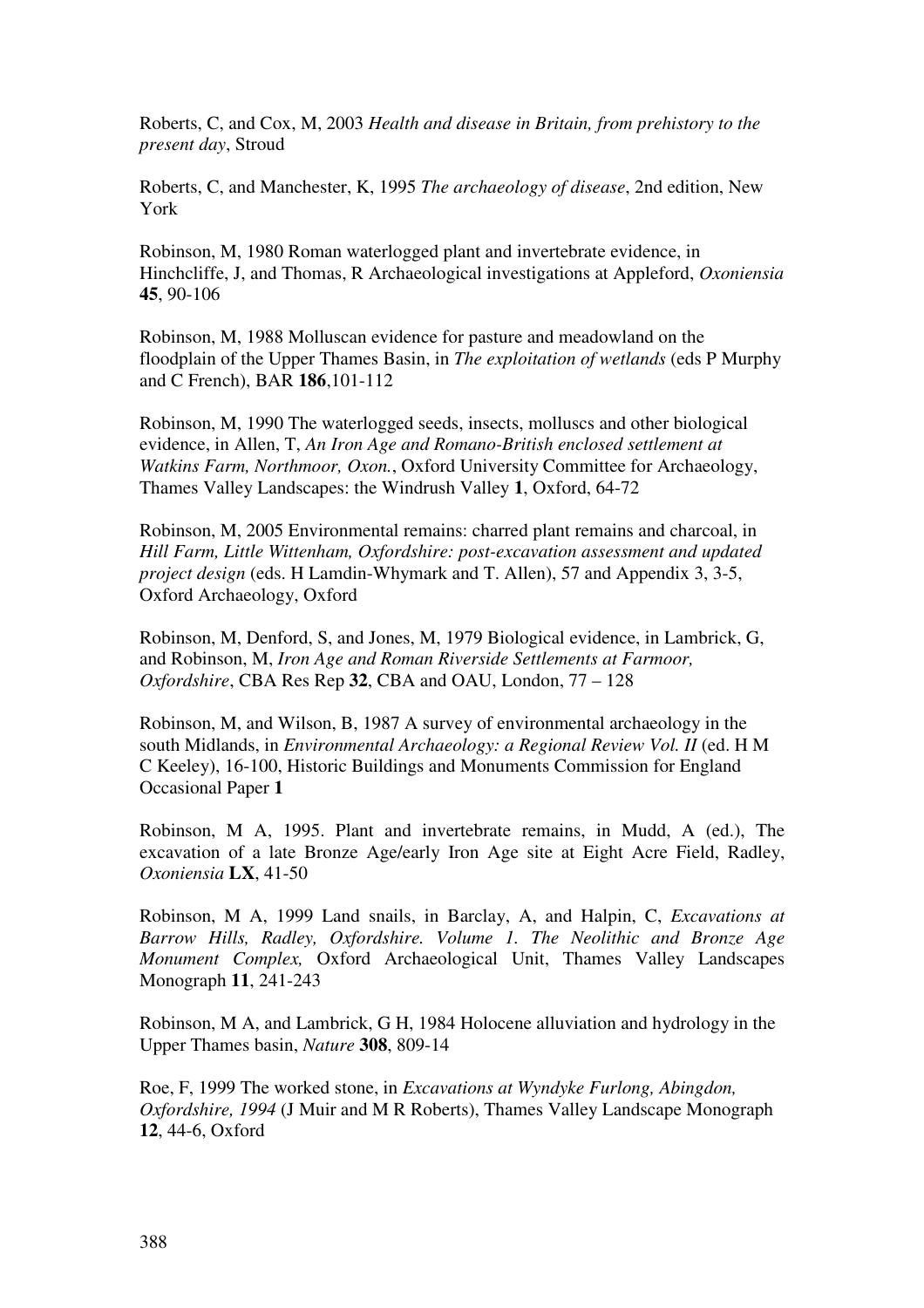Roe F 1999 (b) 'Worked stone' in A Barclay & C Halpin, *Excavations at Barrow Hills, Radley, Oxfordshire. Volume I: The Neolithic and Bronze Age Monument Complex*, Oxford Archaeological Unit, Thames Valley Landscapes Vol 11, 82

Roe F 2003 'Worked stone' in D Miles, S Palmer, G Lock, C Gosden & A M Cromarty, *Uffington White Horse and its Landscape: Investigations at White Horse Hill, Uffington. 1989 – 95 and Tower Hill, Ashbury, 1993 – 4*, Thames Valley Landscapes Mono No 18, Oxford Archaeology, 183-6

Roe F 2004 'Worked stone' in A Brossler, R Early & C Allen, *Green Park (Reading Business Park): Phase 2 Excavations 1995 – Neolithic and Bronze Age Sites*, Thames Valley Landscapes Mono No 19, Oxford Archaeology, 94-8

Roe F 2005 'The Worked Stone' in G Lock, C Gosden & P Daly, *Segsbury Camp: Excavations in 1996 and 1997 at an Iron Age hillfort on the Oxfordshire Ridgeway*, Oxford University School of Archaeology Mono 61, Oxford, 122-3 & website

Roe F, in prep (a) 'The worked stone' in G Lambrick & A Barclay, Report on Excavations at Mount Farm, Berinsfield, Oxfordshire

Roe F in prep (b) 'Worked stone' in J Wills, *Excavations at Beckford, 1975 – 9* 

Roe F in prep (c) 'Worked stone' in G Hey, in prep (a)

Roe F in prep (d) 'The worked stone' in P Booth & A Simmonds, Report on Excavations at Appleford Sidings, Oxfordshire

Roe F & Barclay A 2006 'Worked and Burnt Stone' in A M Cromarty, A Barclay, G Lambrick & M Robinson, *The Archaeology of the Wallingford Bypass 1986 - 92: Late Bronze Age Ritual and Habitation on a Thames Eyot at Whitecross Farm, Wallingford,* Thames Valley Landscapes Mono No 22, Oxford Archaeology, 71-2

Rosen, A M, 1993 Phytolith evidence for early cereal exploitation in the Levant, in *Current research in phytolith analysis: applications in archaeology and paleoecology,* (eds D M Pearsall, and D R Piperno), MASCA, Ann Arbor, Michigan, 160-71.

Rowley, T, and Brown, L, 1981 Excavations at Beech House Hotel, Dorchester-on-Thames 1972, *Oxoniensia* **46**, 1-55

Saville, A, 1981 *Grimes Graves, Norfolk. Excavations 1971-72. Vol. 2: the flint assemblage*, London

Savory, H N, 1937 An early Iron Age site at Long Wittenham, Berkshire, *Oxoniensia*  **2**, 1-11

Scheuer, J L, Musgrave, J H, and Evans, S P, 1980 The estimation of late foetal and perinatal age from limb bone length by linear and logarithmic regression, *Annals of Human Biology* **7** (3), 257-65

Schmid, E, 1972 *Atlas of animal bones*, London: Elsevier Publishing Company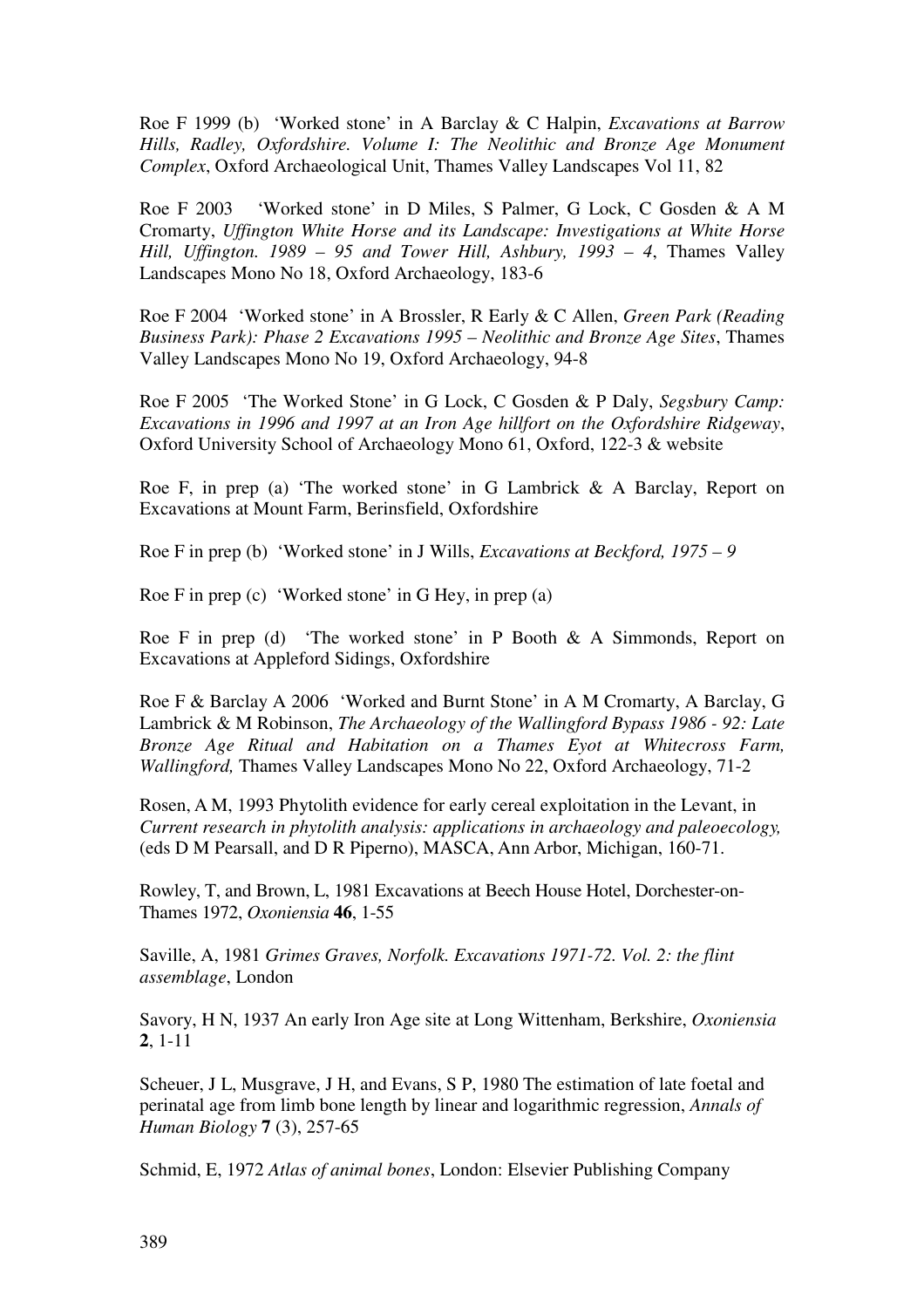Schwartz, J F, 2000 *Skeleton keys,* Oxford University Press

Schweingruber, F H, 1978 *Microscopic wood anatomy: structural variability of stems and twigs in recent and subfossil woods from Central Europe*. Swiss Federal Institute of Forestry Research, Birmensdorf

Scott Wilson 2002 *Wittenham Clumps Historical Restoration Management Plan*, unpublished client report prepared for the Heritage Lottery Fund on behalf of the Northmoor Trust

Seaby, W A, 1932 Some pre-Roman remains from south Reading, *Berkshire Archaeol J* **36**, 121-5

Sellwood, L, 1984 *Objects of bone and antler*, in Cunliffe 1984, 371-96

Serjeantson, D, 1996 The animal bones, in *Refuse and disposal at Area 16 east, Runnymede: Runnymede Bridge research excavations, Volume 2* (eds S Needham and T Spence), 194-223, London

Shennan, S, 1981 Settlement history in east Hampshire, in *The Archaeology of Hampshire from the Palaeolithic to the Industrial Revolution* (eds S J Shennan and R T Schada-Hall), Hampshire Fld Club Archaeol Soc Monogr **1**, 106-21, Winchester

Shaffrey R 2006 *Grinding and Milling: A study of Romano-British rotary querns and millstones made from Old Red Sandstone*, B.A.R. British Series **409**, Oxford

Shand P, Henderson R E & Barclay A 2003 'Corporation Farm, Wilsham Road, Abingdon: A Summary of the Neolithic and Bronze Age excavations, 1971-4', in A Barclay, G Lambrick, J Moore & M Robinson, *Lines in the Landscape. Cursus monuments in the Upper Thames Valley: excavations at the Drayton and Lechlade cursuses*, Oxford Archaeology, Thames Valley Landscapes Mono No 15, 31-40

Sharpe, J (ed.) 2006 Gatehampton Roman Villa, Goring, *South Midlands Archaeology*  **36**, 50-55

Shepherd, W, 1972 *Flint: its origin, properties and uses*, London

Shotton, F W,1978 Archaeological inferences from the study of alluvium in the lower Severn-Avon valleys, in Limbrey, S, and Evans, J G (eds), *The Effect of Man on the Landscape: the Lowland Zone*. CBA Research Report **21**, 27-31

Silver, I A, 1969 The ageing of domestic animals, in *Science in archaeology* (eds D Brothwell and E S Higgs), 283-302, London

Simpson, I A, Vésteinsson, Adderley, W P & McGovern, H, 2003 Fuel resource utilisation in landscapes of settlement, *Journal of Archaeological Science* **30 (11)**, 1401-1420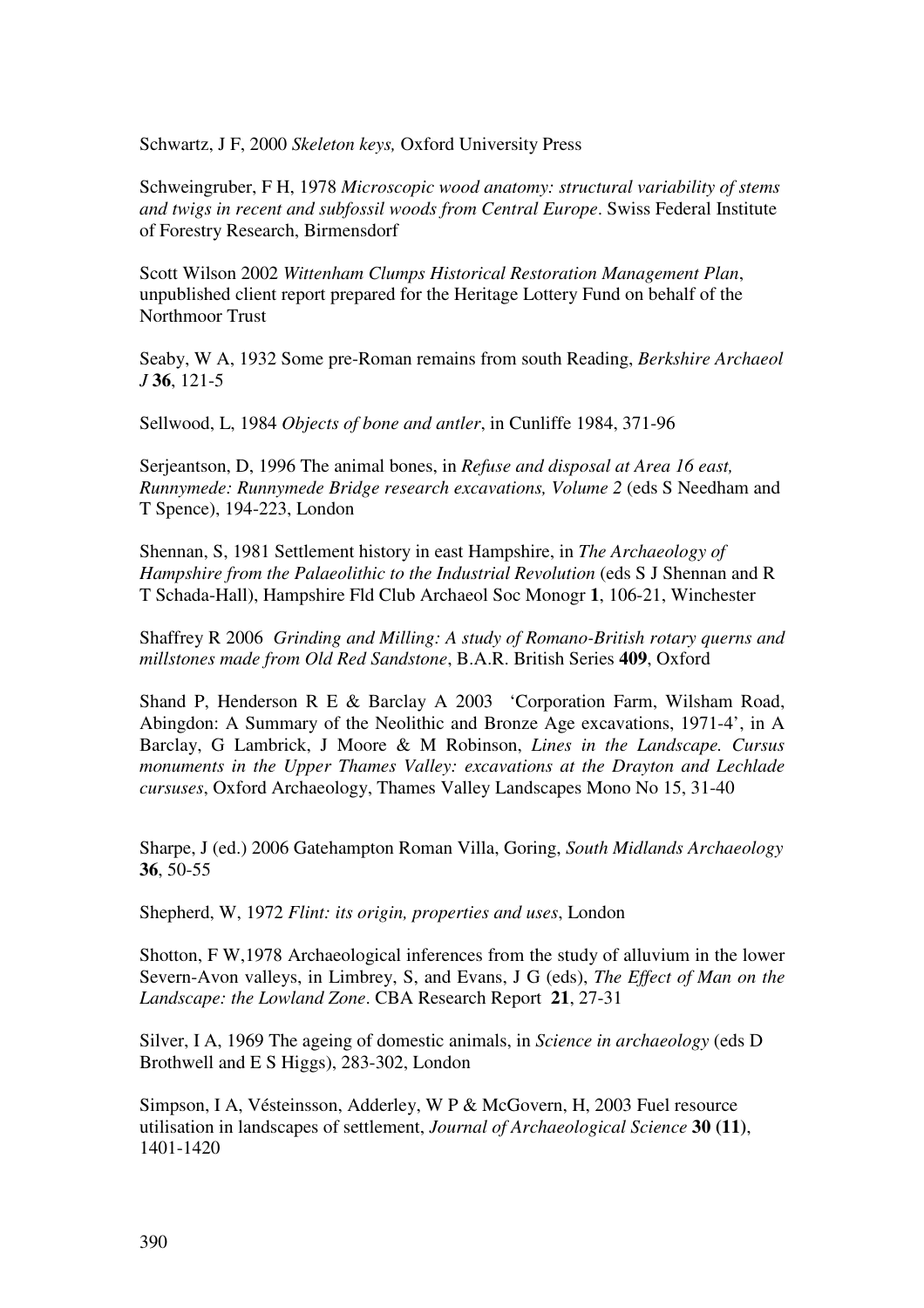Simpson, I A & Barret, J H, 1996 Interpretation of midden processes at Robert's Haven, Caithness, Scotland using thin section micromorphology, *Journal of Archaeological Science* **23,** 543-556

Smith, P, 2006 Recent archaeology: the Iron Age, in Cockrell, P, and Kay, S, *A view from the Hill*, Blewbury Village Society, Blewbury, 100-104

Smith, R, 1928 Pre-Roman remains at Scarborough, *Archaeologia* **77**, 179-200

Stace, C, 1997 (second edition) *New Flora of the British Isles*, Cambridge University Press, Cambridge

Stead, I M, 1986 *Other bronze objects*, in I M Stead and V Rigby (eds) *Baldock: the excavation of a Roman pre-Roman settlement, 1968-72*, Britannia Monograph **7**, 125- 40

Straker, V, 1988 The charcoal, in Lambrick, G, *The Rollright Stones: megaliths, monuments, and settlement in the prehistoric landscape*, English Heritage Archaeological Report **6,** Historic Buildings and Monuments Commission for England, London, 102-3

Stuart-Macadam, P, 1991 Anaemia in Roman Britain, in H Bush and M Zvelebil (eds) *Health in past societies*, BAR International Series Vol **567**, Tempus Repartum, Oxford, 101-113

Stuiver, M, and Reimer, P J, 1993 Extended 14C database and revised CALIB radiocarbon calibration program, *Radiocarbon* **35**, 215-230.

Sutherland, C H V, 1940 A Theodosian silver hoard from Rams Hill, *Antiq J* **20**, 481- 5

Sutton, J E G, 1963 A late Romano-British site at Wally Corner, Dorchester, *Oxoniensia* **26/27**, 7-18

Sykes, N, 2004 The introduction of Fallow Deer to Britain: A zooarchaeological perspective, *Environmental Archaeology* **9**(1): 75-84

Sykes, N, 2006 From *Cu* and *Sceap* to *Beffe* and *Motton*: the management, distribution and consumption of cattle and sheep, AD 410-1550, in *Food in medieval England: history and archaeology* (eds C Woulgar, D Serjeantson and T Waldron), Oxford

Teichert, M, 1975 Osteometrische Untersuchungen zur Berechnung der Widerristhöhe bei Schafen, *Archaeological Studies* (ed. A T Clason), Amsterdam

Theunissen, J D, 1994 A method for isolating and preparing silica bodies in grasses for scanning electron microscopy, *Biotechnic and Histochemistry* **69**, 291-4

Thomas, R, 1984 Bronze Age metalwork from the Thames at Wallingford. *Oxoniensia* **49**, 9-18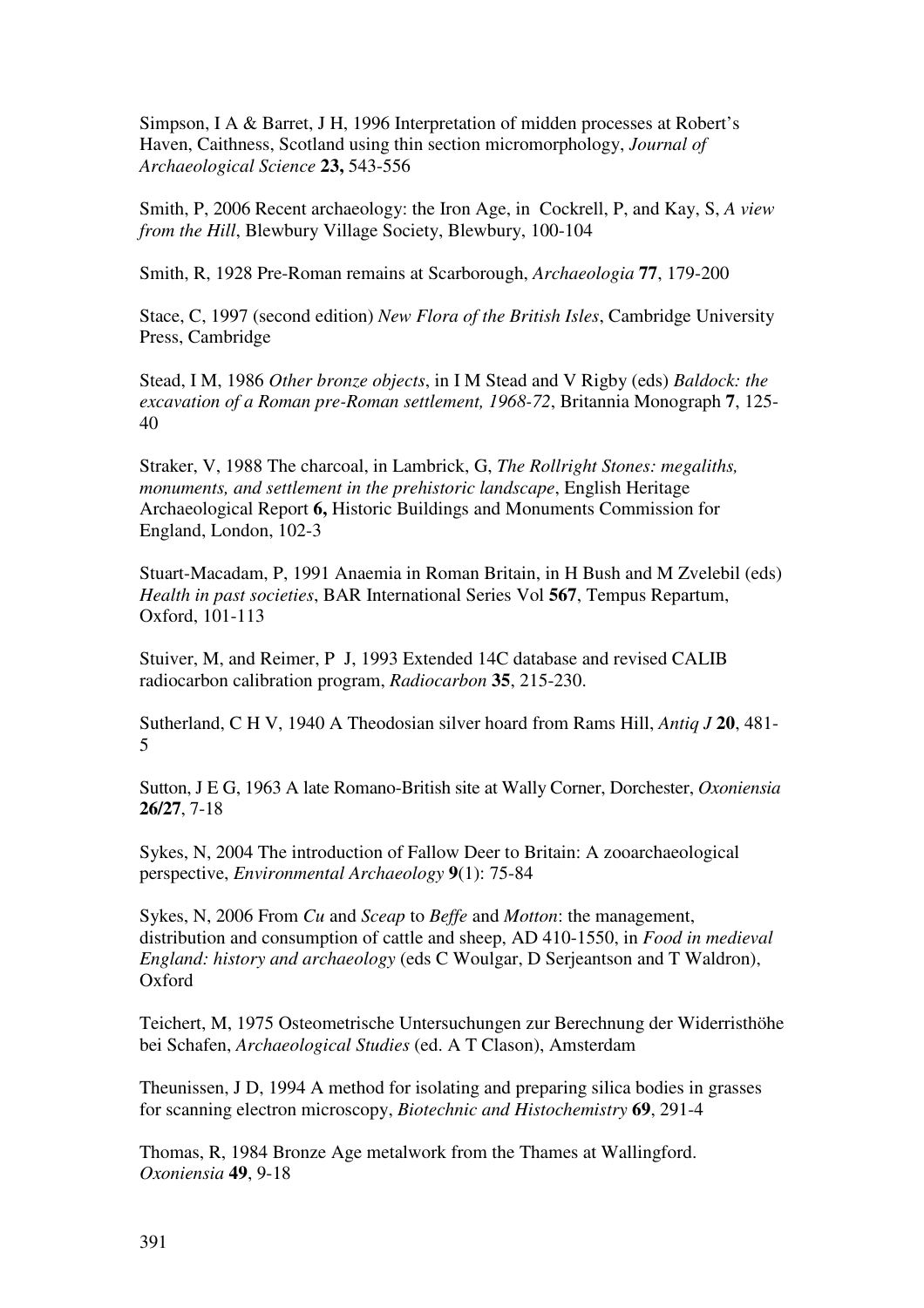Thompson, G B, 1999 The analysis of wood charcoals from selected pits and funerary contexts, in *Excavation at Barrow Hills, Radley, Oxfordshire. Volume I: the Neolithic and Bronze Age monument complex* (eds A Barclay and C Halpin), Oxford Archaeological Unit Thames Valley Landscapes **11,** 247-54, Oxford University Committee for Archaeology, Oxford

Timby, J, 2004 Pottery, in An early Iron Age occupation site at Coxwell Road, Faringdon (S Weaver and S Ford), *Oxoniensia* **69**, pp

Timby, J R, Booth, P, and Allen, T G, 1997 *A new early Roman fineware industry in the Upper Thames Valley*, Oxford Archaeol Unit unpublished report

Todd, T W, 1921 Age changes in the pubic bone, *American Journal of Physical Anthropology* **4**, 1-70

Tomber, R, and Dore, J, 1998 *The national Roman fabric reference collection: a handbook*, Museum of London Archaeol Services Mono No **2**, London

Trotter, M, 1970 Estimations of stature from intact long limb bones, in *Personal identification in mass disasters* (ed. T D Stewart), 71-83, Washington

Trotter, M, and Gleser, G C, 1958 A re-evaluation of estimation of stature based on measurements of stature taken during life and long bones after death, *American Journal of Physical Anthropology* **16**, 79-123

Tubb, H J, Hodson, M J, and Hodson, G C, 1993 The inflorescence papillae of the Triticeae: a new tool for taxonomic and archaeological research, *Annals of Botany* **72**, 537-45

Ubelaker, D, 1974 Reconstruction of demographic profiles from ossuary skeletal samples. A case study from the Tidewater Potomac, *Smithsonian Contributions to Anthropology* **18** 

Ussher W A E 1906 *The Geology of the Country between Wellington and Chard,*  Explanation of Sheet 311, Memoirs of the Geological Survey of England and Wales, London H.M.S.O.

Vretemark, M, 1997 *Från ben till boskap. Kosthåll och djurhållning med utgångspunkt i medeltida benmaterial från Skara,* Skrifter från Länsmuseet Skara, Nr 25. ISBN: 91-85884-88-X.

Wade, H, and McGavin, N, 1978 Castle Hill, Wittenham Clumps, *Archaeol J* **135**, 289-91

Wainwright, G, 1970 An Iron Age promontory fort at Budbury, Bradford-on-Avon, Wiltshire, *Wiltshire Archaeol Natur Hist Mag* **65**, 108-66

Wait, G A, 1985 *Ritual and religion in Iron Age Britain*, BAR Brit Ser **149**, Oxford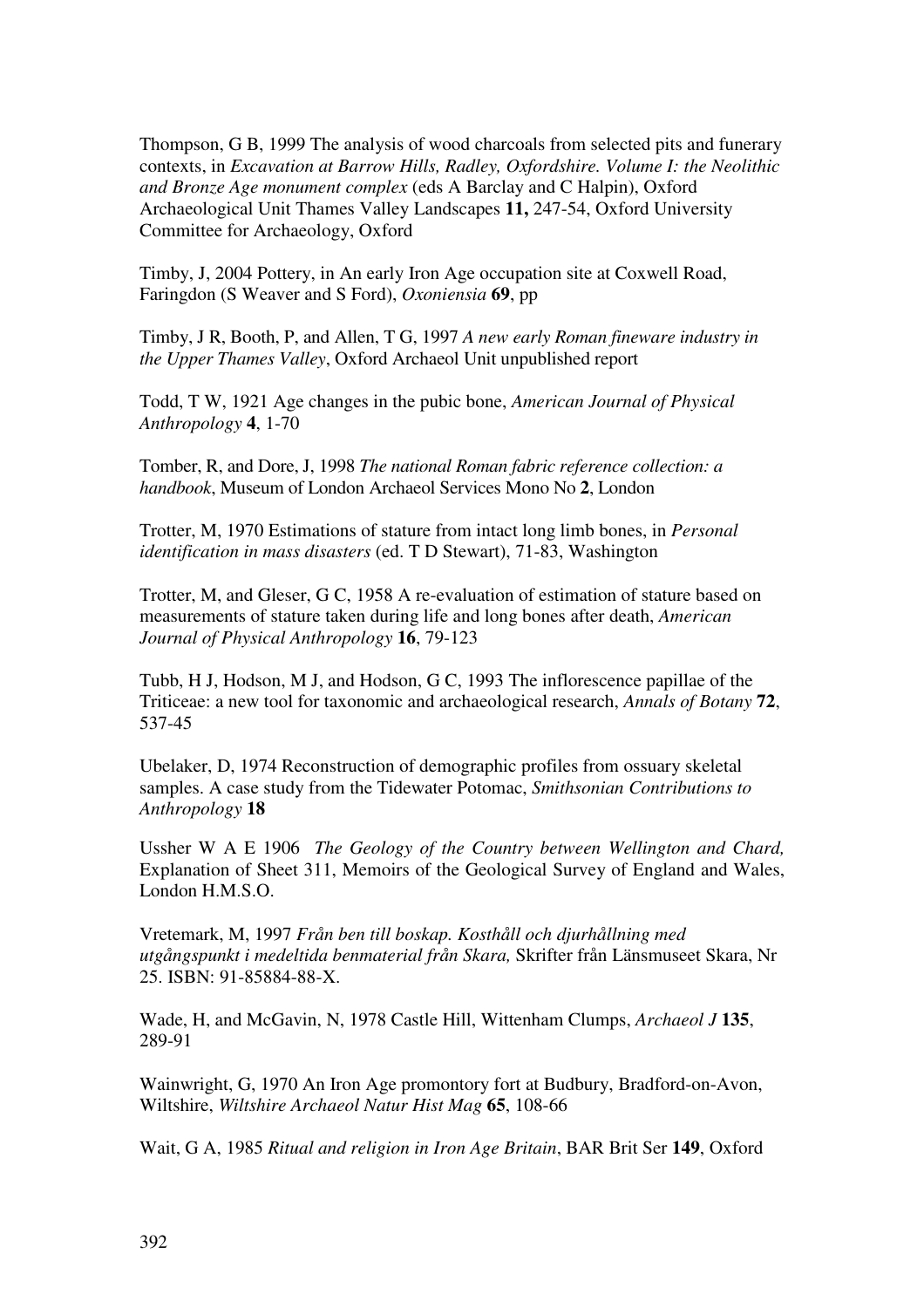Walker, L, 1984 The deposition of the human remains, in Cunliffe 1984, 442-62

Weaver, S DG and Ford, S, 2004 An early Iron Age occupation site, a Roman shrine and other prehistoric activity at Coxwell Road, Faringdon, *Oxoniensia* **69**, 119-80

Webley, L, Timby, J, and Wilson, M, 2007 *Fairfield Park, Stotfold, Bedfordshire: later prehistoric settlement in the eastern Chilterns*, Bedfordshire Archaeology Mono **7**/Oxford Archaeology

Welch F B A & Trotter F M 1961 *Geology of the Country around Monmouth and Chepstow*, Explanation of Sheets 233 and 250, Memoirs of the Geological Survey of Great Britain, H.M.S.O. London

Wells, C, 1973 The cremations, in *The Anglo-Saxon Cemeteries of Caistor-by-Norwich and Markshall, Norfolk* (eds J N L Myres and B Green), The Society of Antiquaries of London **30**: 120-1

Wessex Archaeology, 2004 Round Hill, Wittenham Clumps, Oxfordshire; An archaeological evaluation and an assessment of the results, unpublished report for Video Communications Ltd, Document Ref. 52568.09

Western, A C, 1982 *Charcoals*, in Settlement patterns in the Oxford region: excavations at the Abingdon causewayed enclosure and other sites (eds H Case and A Whittle), *CBA Res Rep* **44**, 49, Council for British Archaeology and Department of Antiquities, Ashmolean Museum, Oxford

Whimster, R, 1981 *Burial practice in Iron Age Britain (700 BC-AD 43)*, BAR Brit Ser **90** 

Williams, D F, and Wandibba, S, 1984 Petrological examination, in *An Iron Age Hillfort in Hampshire, Vol 2, The Excavations 1969-1978: the finds* (ed. B Cunliffe), CBA Res Rep **52**, London

Wilson, B, 1978, Methods and results of bone analysis, in Parrington 1978, 110-39

Wilson, C E, 1981 Burials within settlements in southern Britain during the pre-Roman Iron Age, *Bull Inst Archaeol Univ London* **18**, 127-69

Wood, P, 1954 The early Iron Age camp on Bozedown, Whitchurch, Oxon, *Oxoniensia* **19**, 8-14

Yaldon, D, 1999 *The history of British mammals*, London

Yates, D T, 1997 Bronze Age Field Systems in Lowland Britain: the Thames Valley, unpublished MA dissertation, Reading University

Yates, D T, 1999 Bronze Age Field Systems in the Thames Valley, *Oxford Journal of Archaeology* **18 (2)**, 157-170